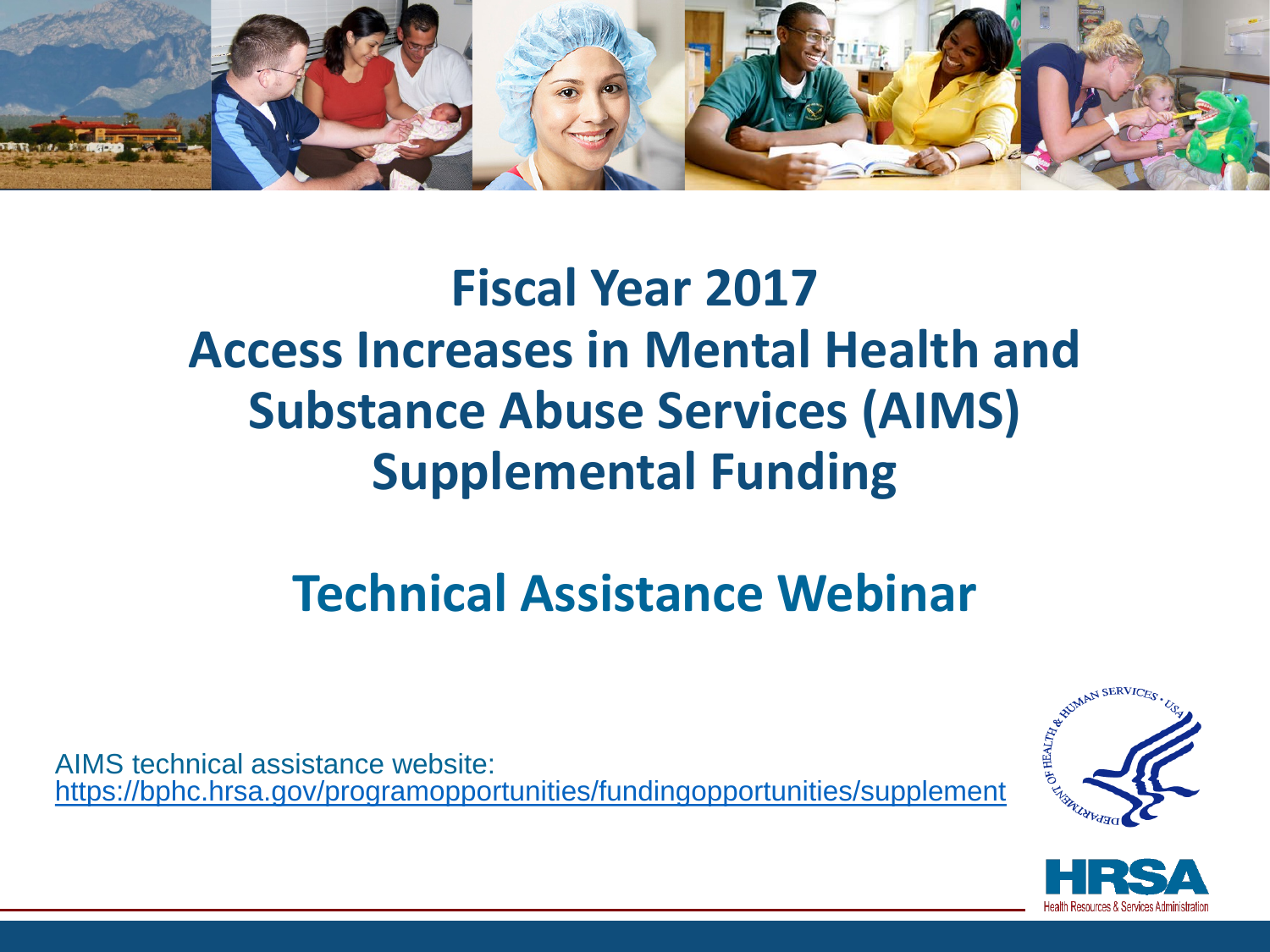# **Primary Care Mission and Strategies**

*Improving the health of the Nation's underserved communities and vulnerable populations by assuring access to comprehensive, culturally competent, quality primary health care services.* 

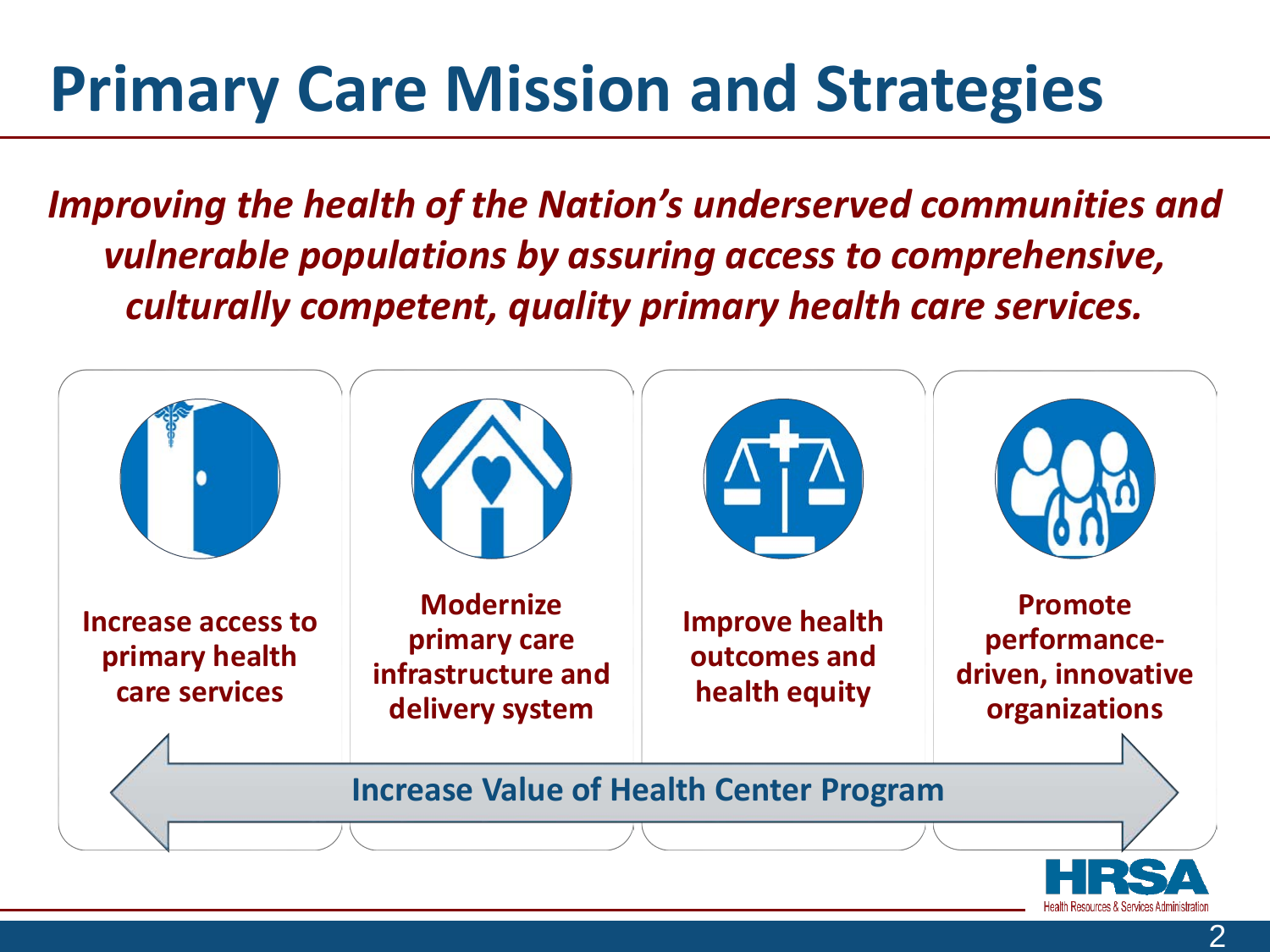### **AIMS OVERVIEW**

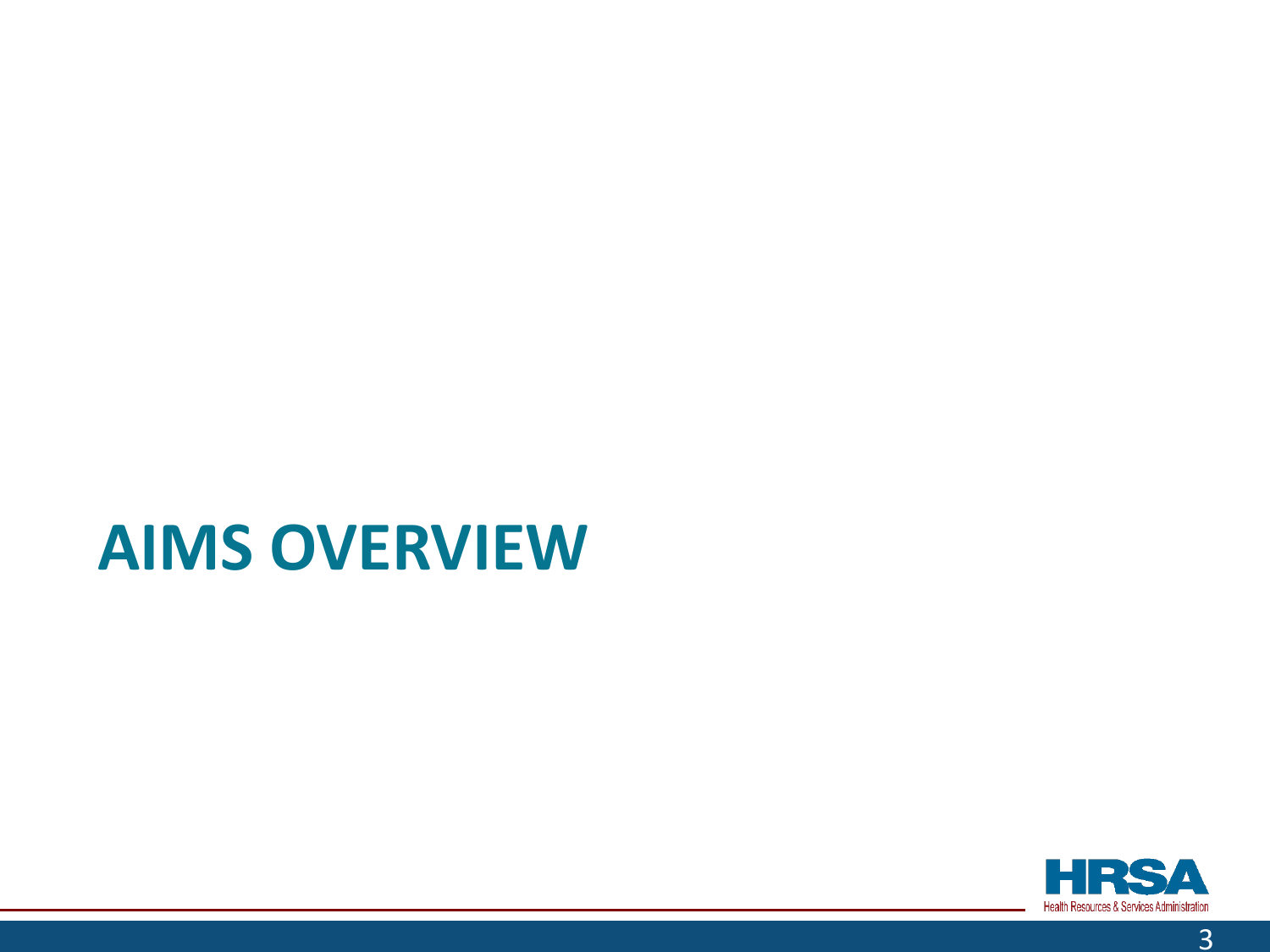### **Purpose**

**Expand access to mental health services, and substance abuse services focusing on the treatment, prevention, and awareness of opioid abuse** 

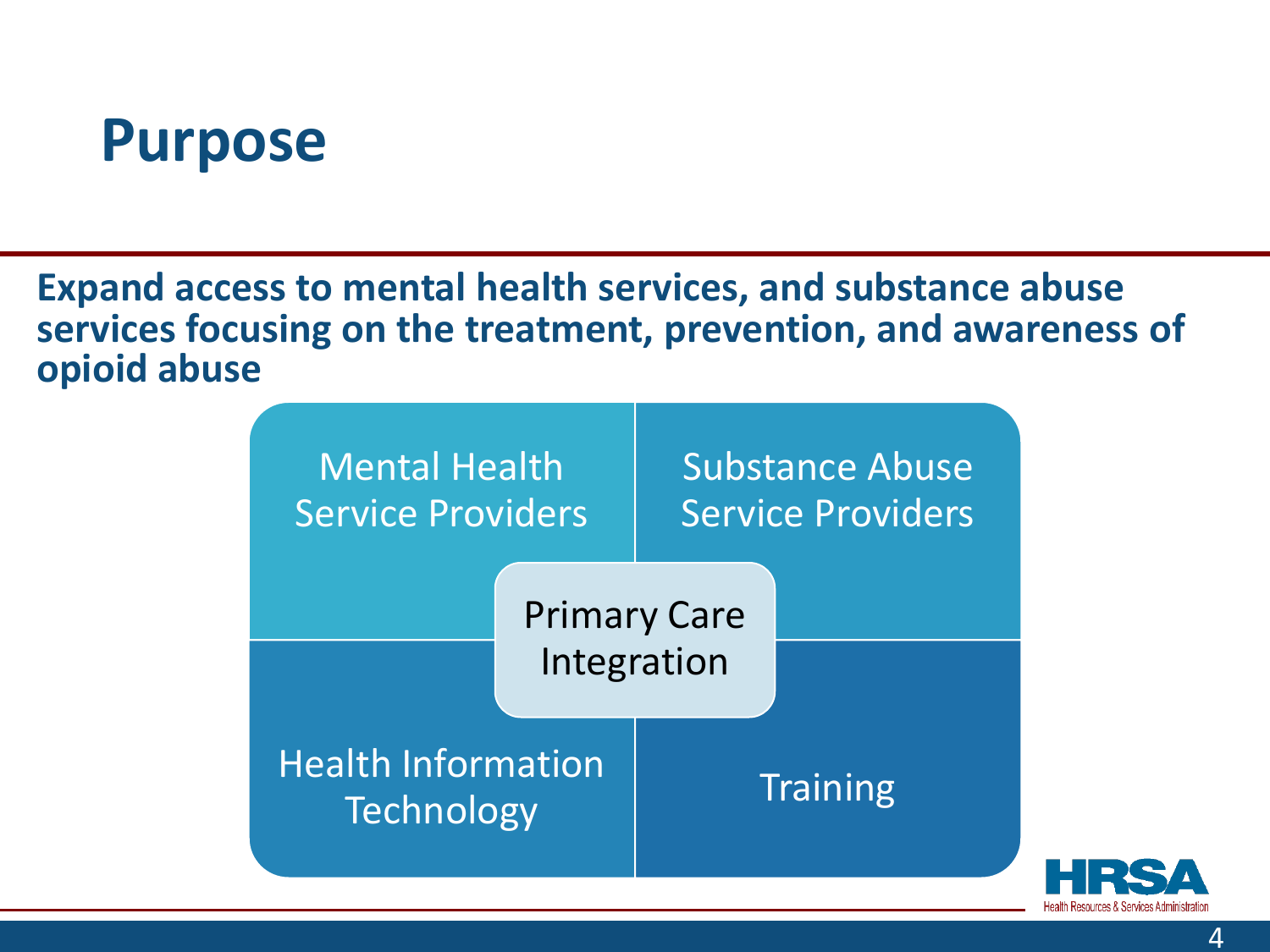# **Summary of Funding**

### **\$195 million in FY 2017 AIMS funding**

- **\$100 million (up to \$75,000 per health center) in** *ongoing* **supplements to expand:**
	- ⁃ Mental Health Services (up to \$37,500)
	- ⁃ Substance Abuse Services focusing on the treatment, prevention, and awareness of opioid abuse (up to \$37,500)
- **\$95 million (up to \$75,000 per health center) for** *one-time* **supplements for investments in:**
	- ⁃ Health information technology (IT)
	- ⁃ Training

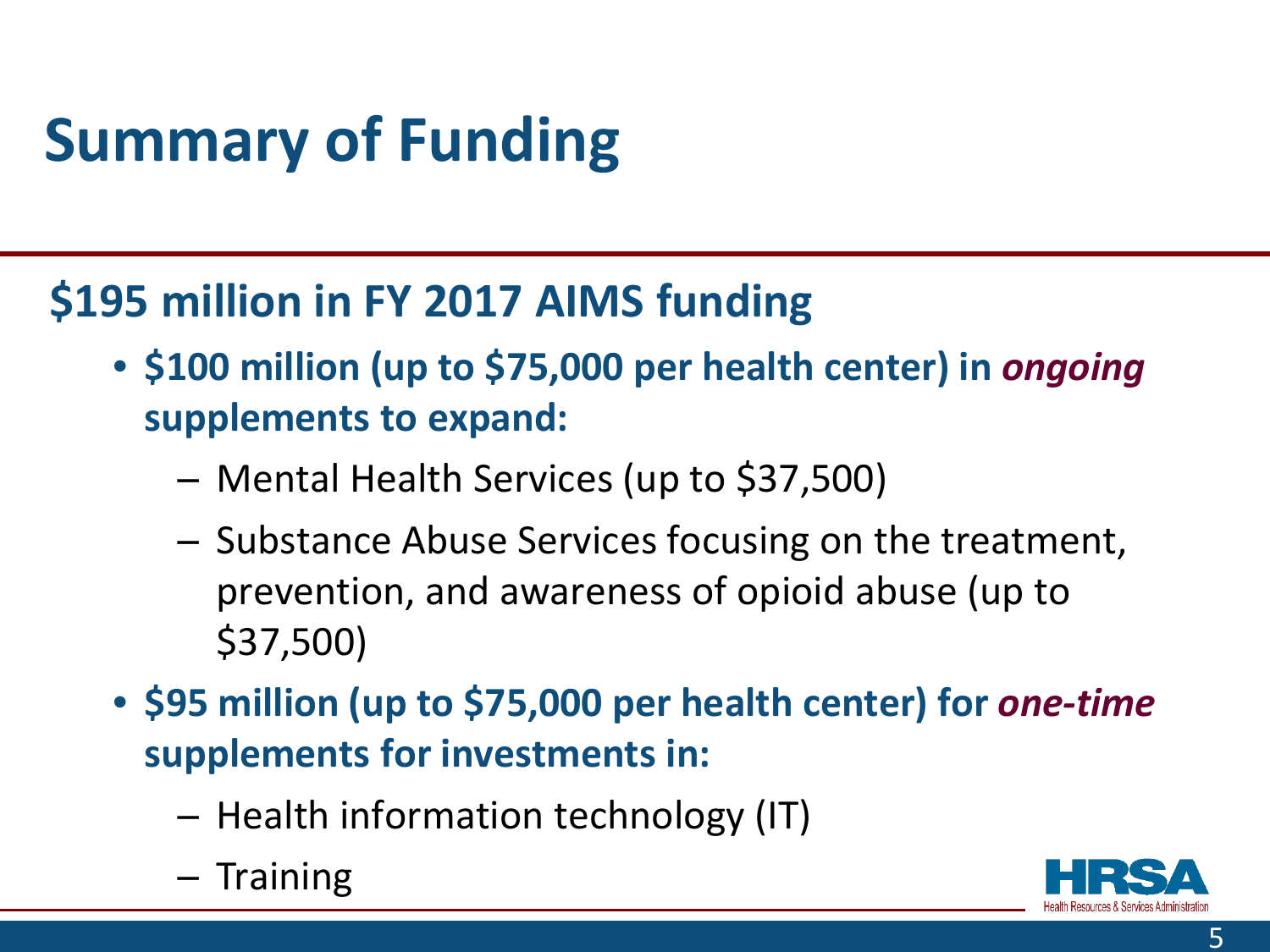### **Important Dates**

- **June 26:** AIMS instructions and application resources available on the [AIMS technical assistance website](https://bphc.hrsa.gov/programopportunities/fundingopportunities/supplement)
- **June 30:** Applications available in the HRSA Electronic Handbooks (EHB)
- **July 26:** Applications due in EHB by 5:00 PM ET
- **September:** Awards released

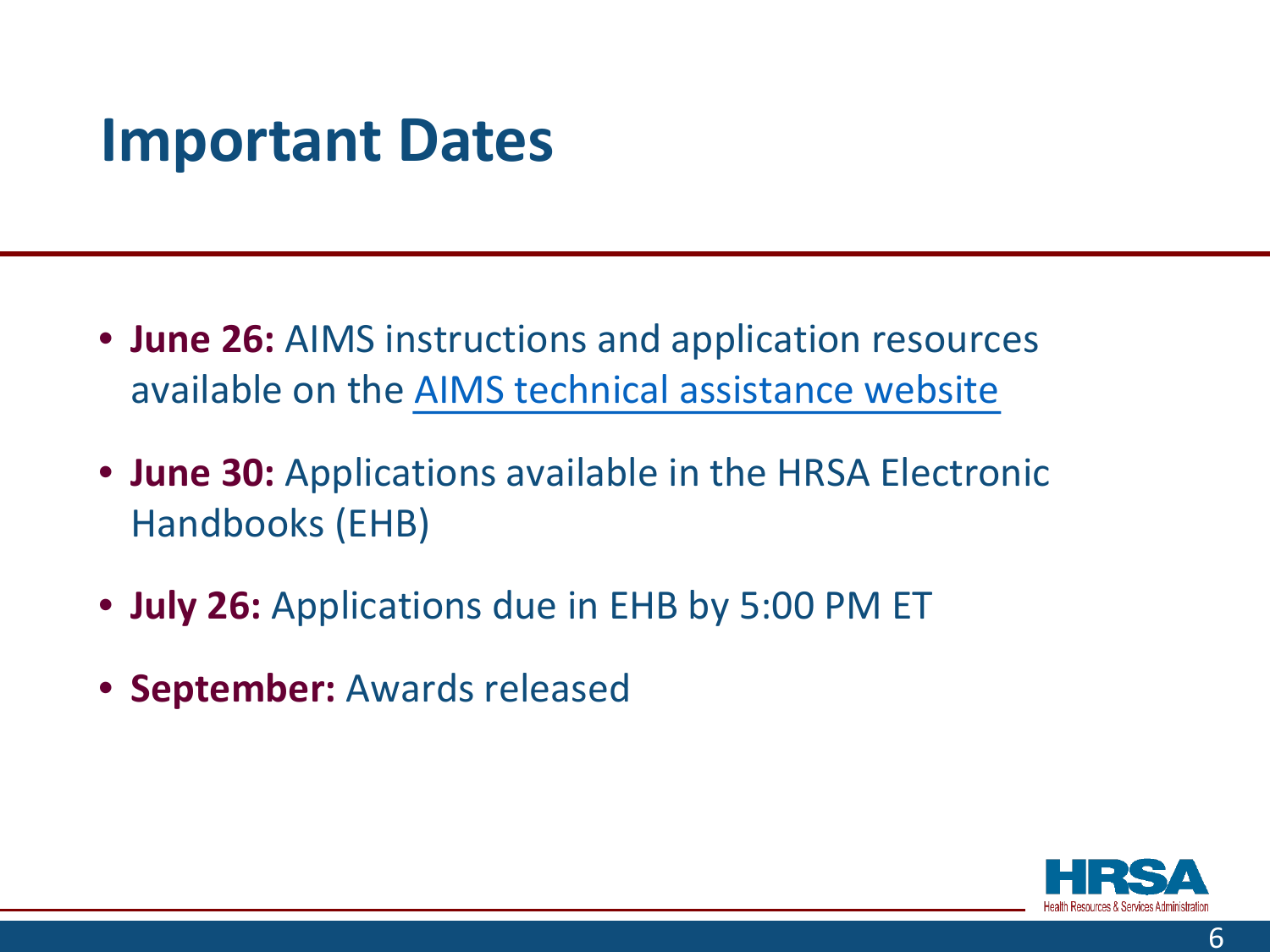# **Eligibility**

- **Organizations receiving Health Center Program operational (H80) funds at the time of the AIMS funding opportunity release are eligible to apply**
- **Two EHB email notifications for Authorizing Officials, Business Officials, Project Directors**
	- ⁃ June 26: AIMS instructions
	- ⁃ June 30: Application availability in EHB
- **If you cannot locate these emails, contact [bphcsupplement@hrsa.gov](mailto:bphcsupplement@hrsa.gov)**

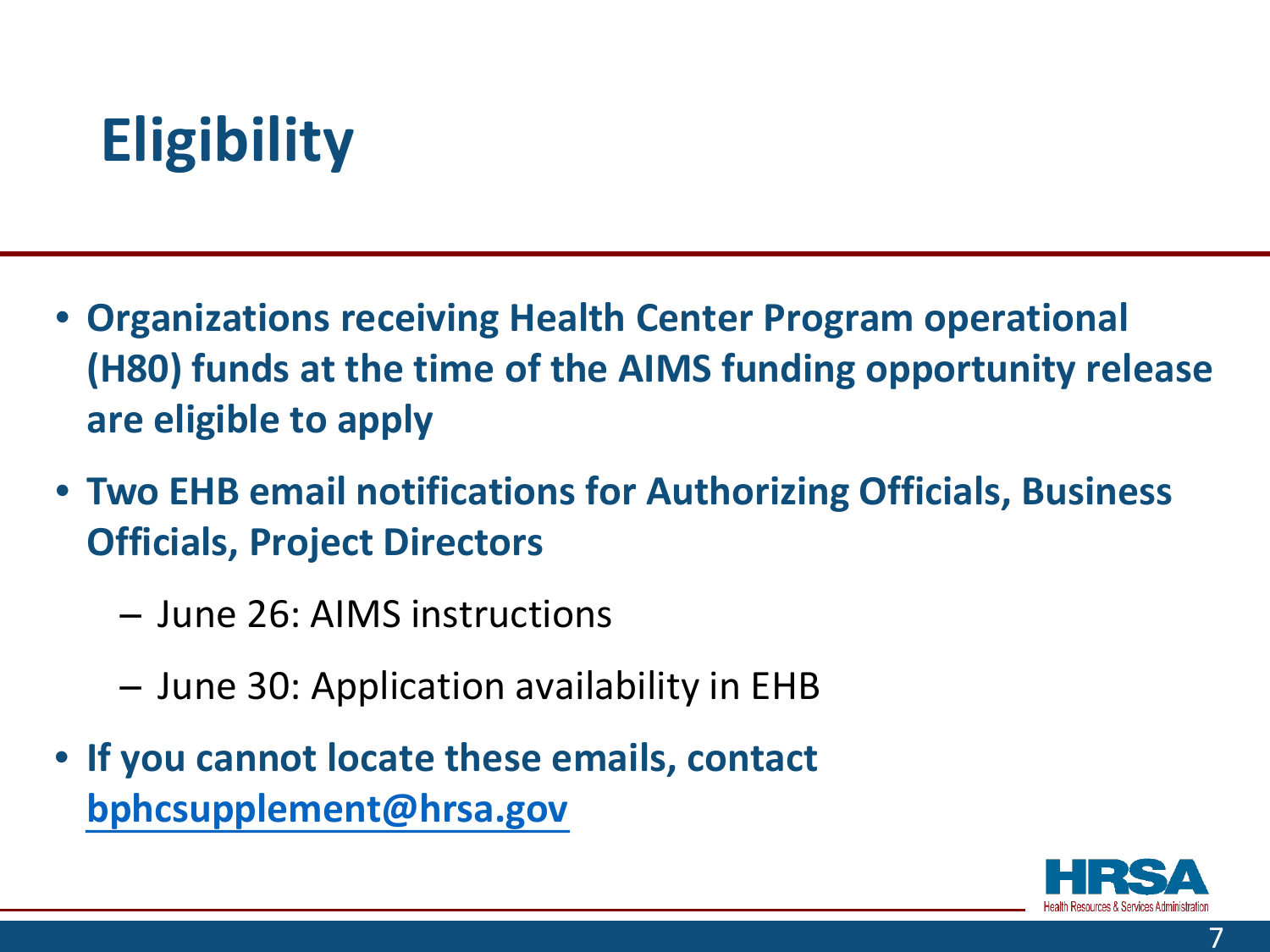# **Ongoing Funding**

- **Must be used to increase the hours of existing personnel and/or add new personnel to expand mental health services, and substance abuse services focusing on the treatment, prevention, and awareness of opioid abuse**
	- ⁃ Up to \$37,500 may be requested for each service expansion category
	- ⁃ Funding requests must be equal for each service expansion category
- **Ongoing funding expected to become part of the continuing H80 grant award**
	- ⁃ Dependent on recipient performance, appropriated funds, and federal funding decisions

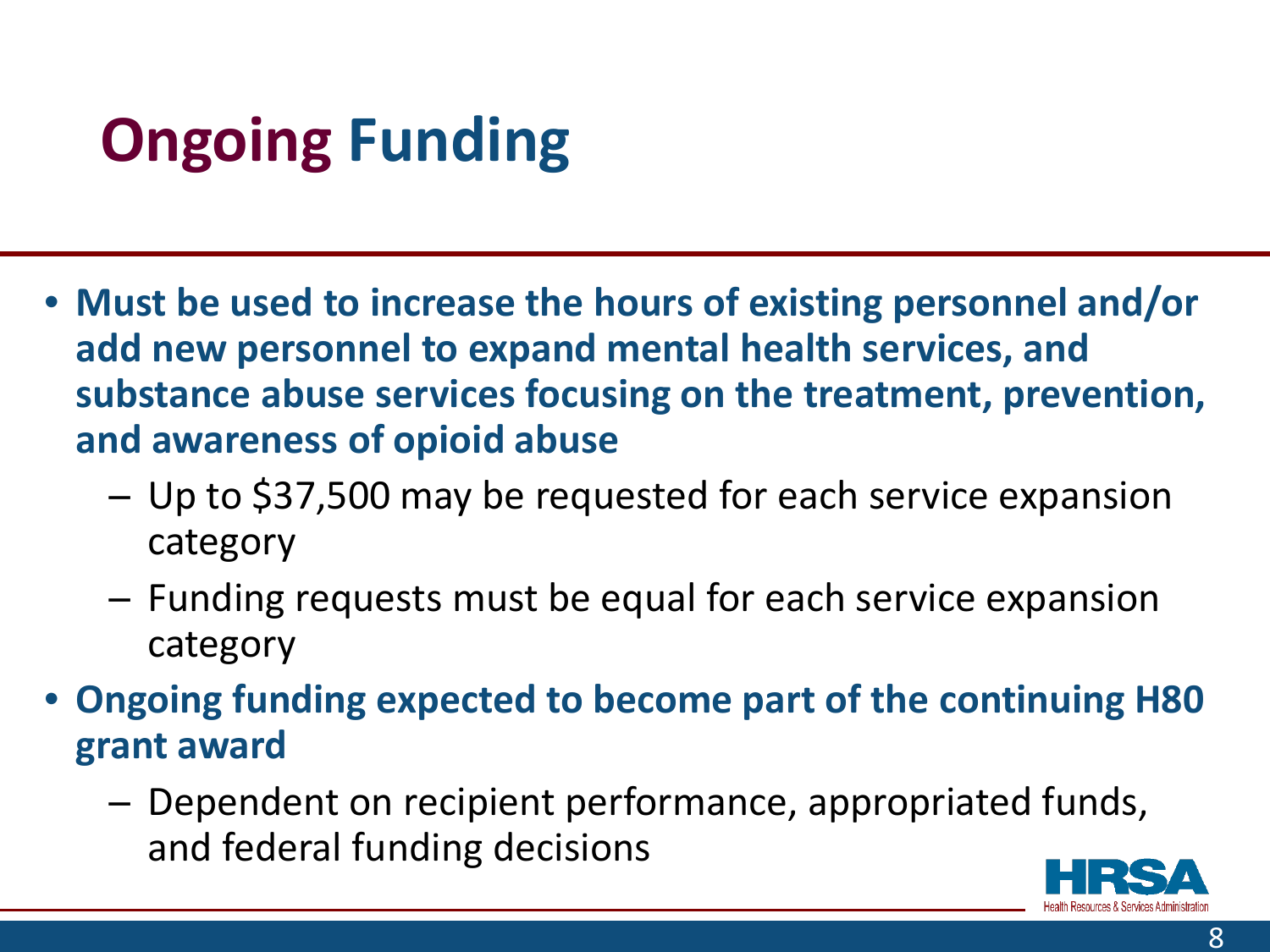# **One-Time Funding**

- **May be used for health IT and/or training investments that support the following:**
	- ⁃ Expansion of mental health services and substance abuse services
	- ⁃ Integration of these services into primary care
- **Propose to use over 12 months**
	- $-$  September 1, 2017 to August 31, 2018
- **Activities initiated with one-time funding will not receive continuing support**

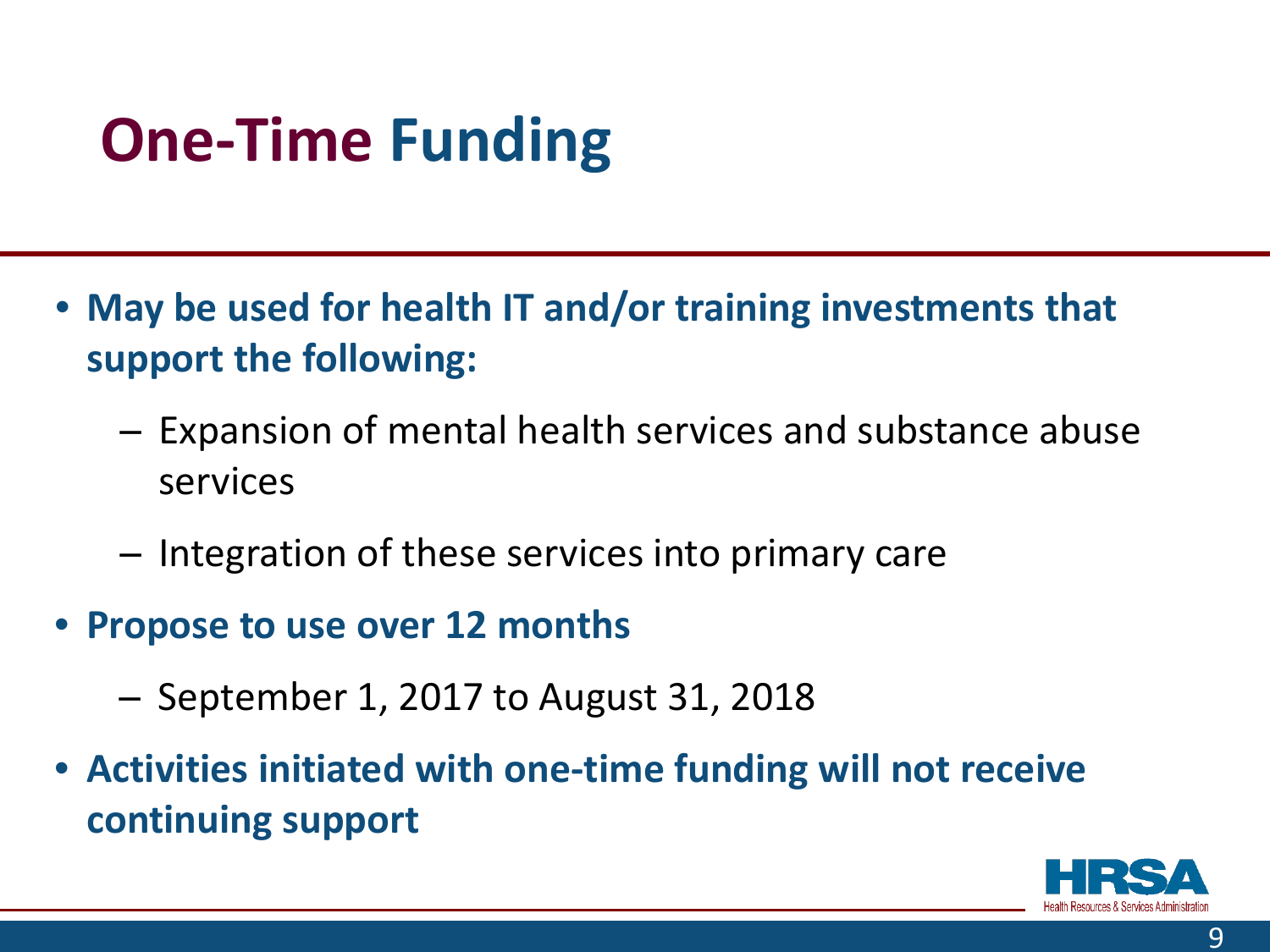## **Participant Question 1**

#### **Identify the correct statement(s) below (select all that apply)**

- A. Ongoing funding may be used to hire a licensed clinical social worker and a health educator
- B. You may request up to \$75,000 for ongoing funding
- C. One-time funding may be used to hire a new psychiatrist at 0.25 FTE
- D. One-time funding may be used to extend a mental health counselor's contract for 12 months
- E. All of the above

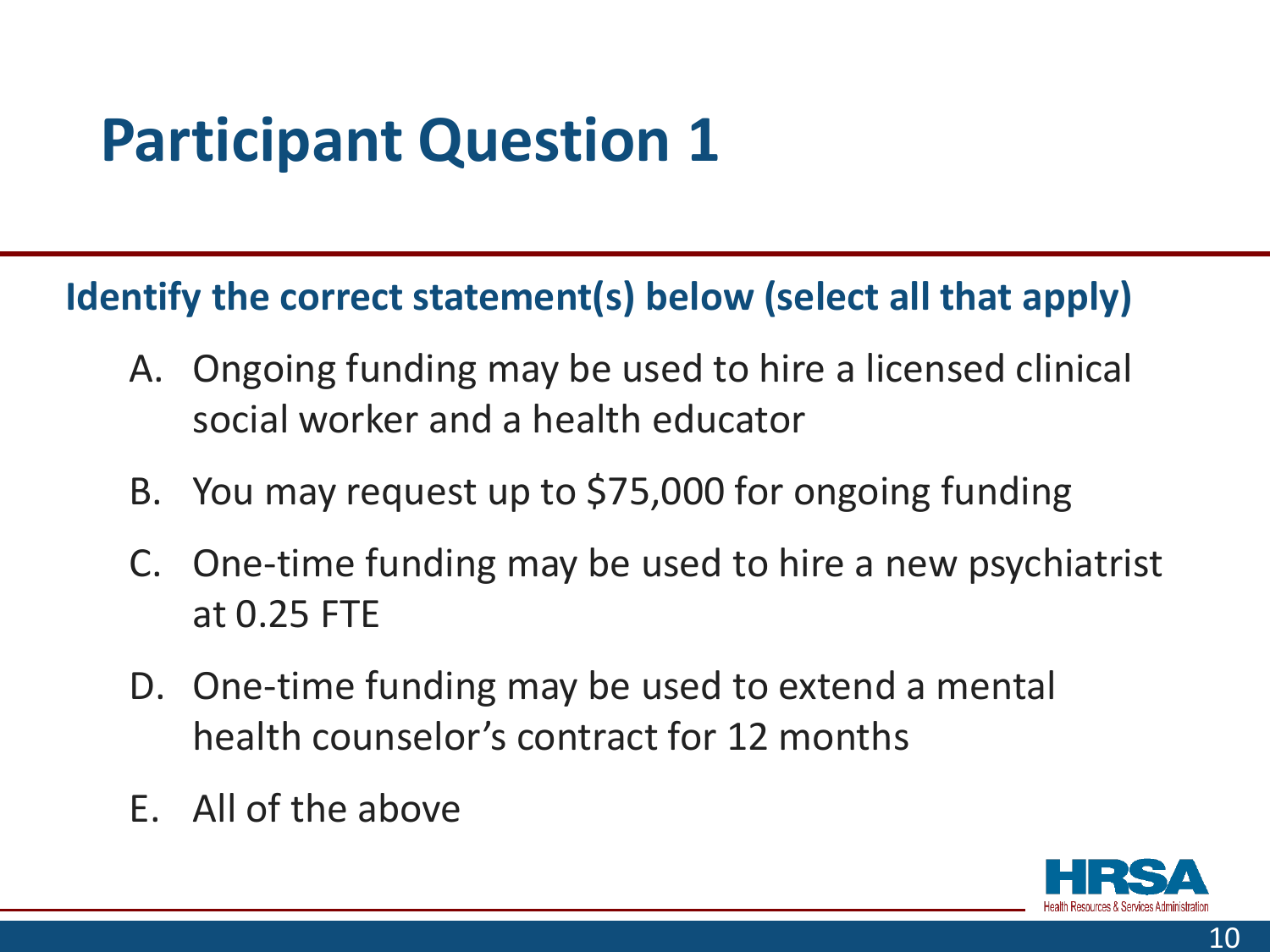# **Answer for Participant Question 1**

**Identify the correct statement(s) below (select all that apply)** 

#### **Correct Answers: A and B**

- A. Ongoing funding may be used to hire a licensed social worker and a health educator
- B. You may request up to \$75,000 for ongoing funding
- C. One-time funding may be used to hire a new psychiatrist at 0.25 FTE
- D. One-time funding may be used to extend a mental health counselor's contract for 12 months
- E. All of the above

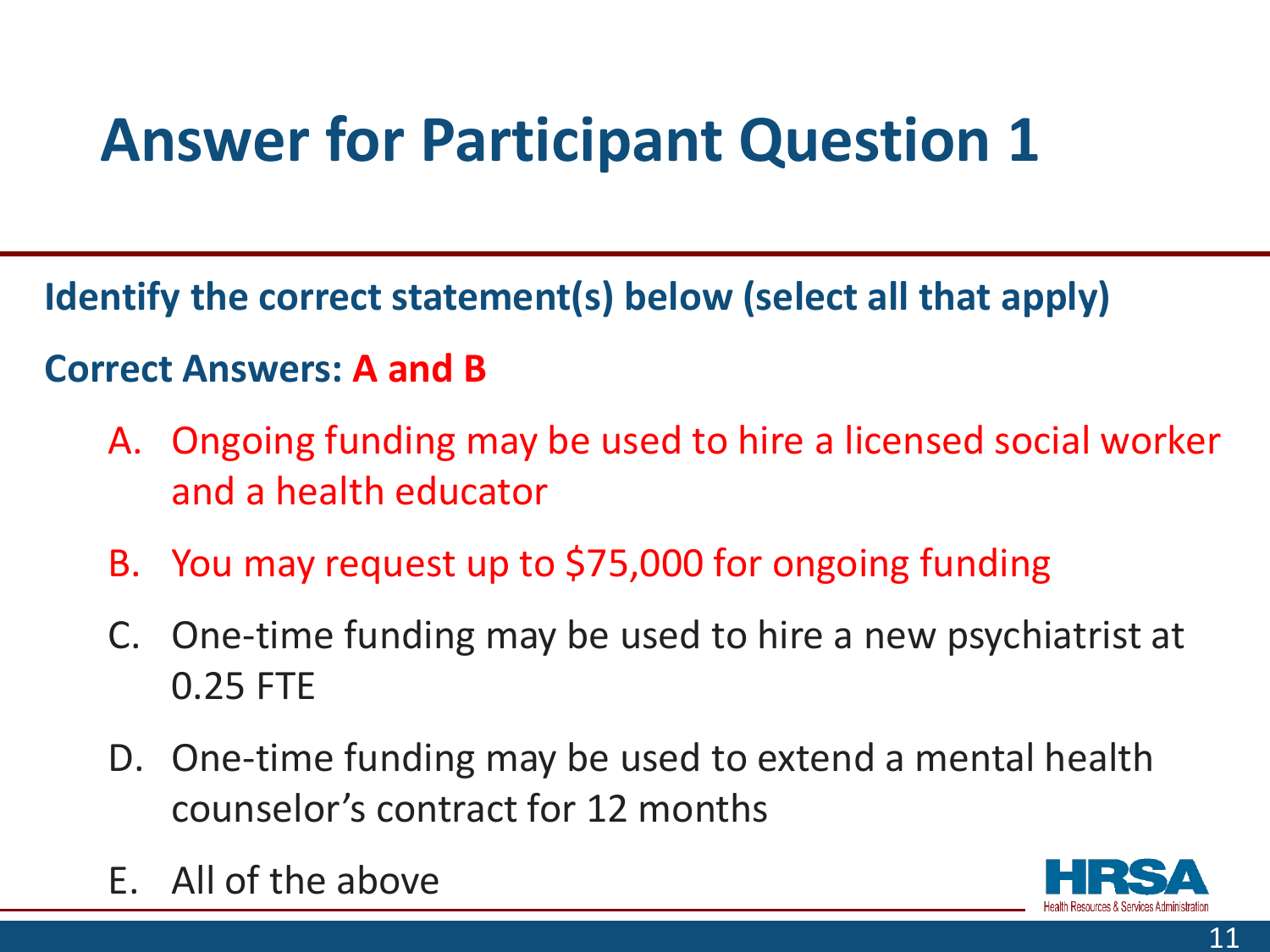### **APPLICATION DEVELOPMENT**

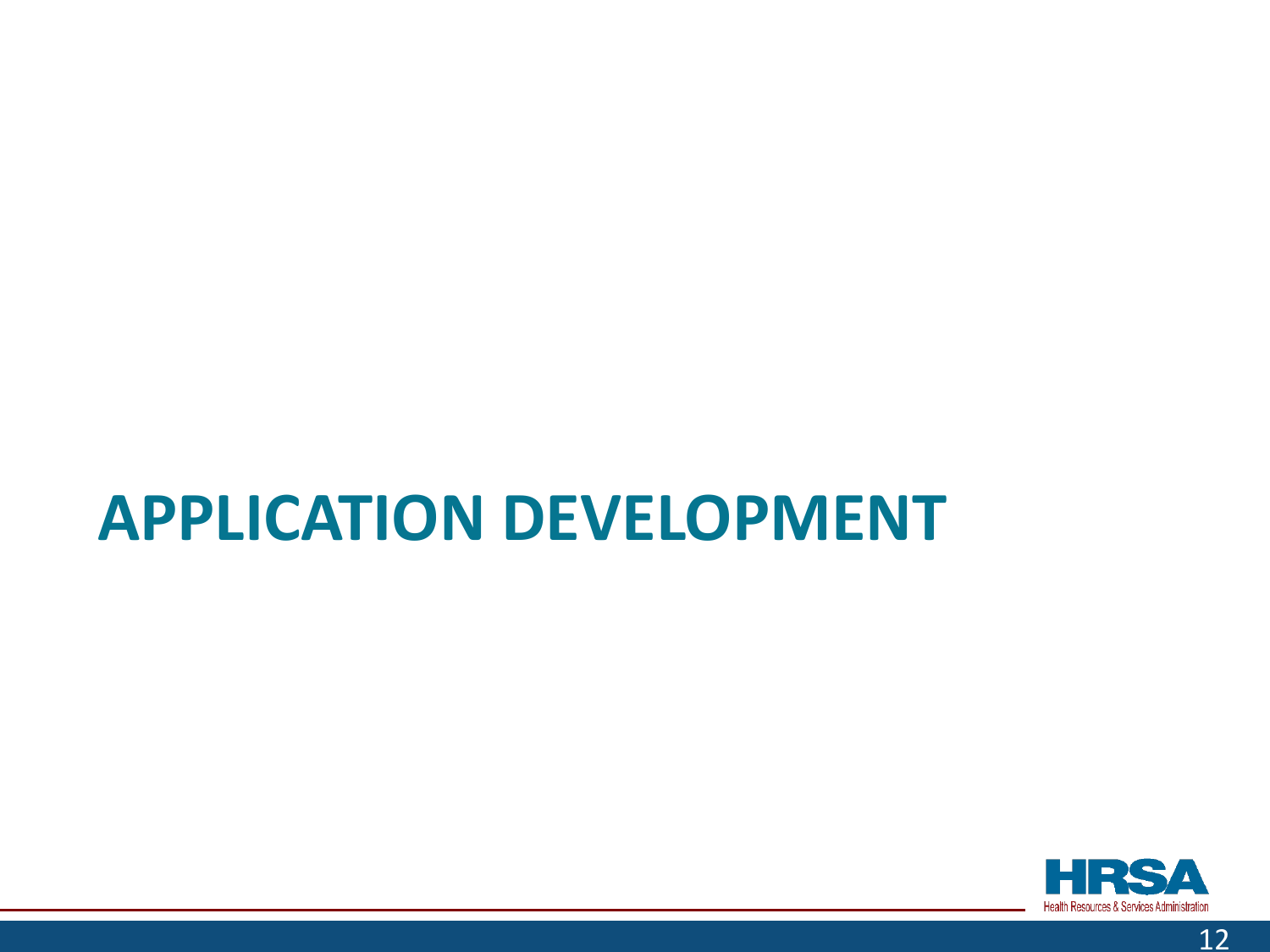## **Required Activities**

- **Increase personnel within 120 days of award**
	- ⁃ Indicated on the Staffing Impact Form
- **Expand access to mental health services and substance abuse services within 120 days of award**
	- ⁃ Directly or through contract/agreement for which the health center pays for the service (Form 5A Columns I and/or II)
	- ⁃ AIMS funded service expansion is limited to: Mental Health, HCH Required Substance Abuse, Substance Abuse, Case Management, and/or Health Education
- **Increase existing or new patients by December 31, 2018**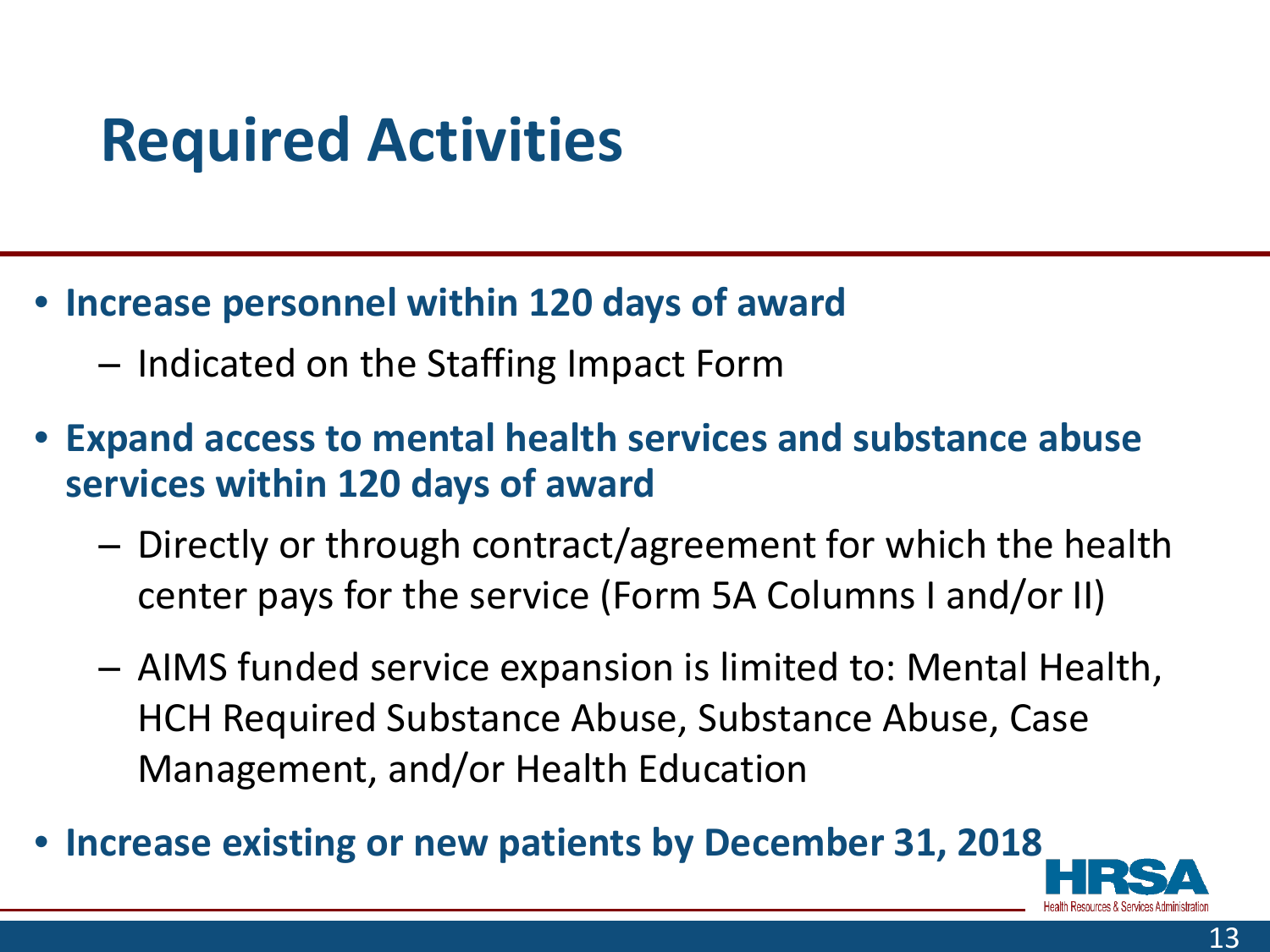# **Eligible Personnel**

- **Psychiatrist**
- **Licensed clinical psychologist**
- **Licensed clinical social worker**
- **Other mental health personnel (you must specify)**
- **Other licensed mental health provider (you must specify)**
- **Substance abuse provider**
- **Case manager**
- **Patient/community education specialist (health educator)**
- **Community health worker**

**See page 22 and Appendix A: Listing of Personnel in the [2016 UDS Manual](https://bphc.hrsa.gov/datareporting/reporting/2016udsreportingmanual.pdf) for more information and provider definitions** 

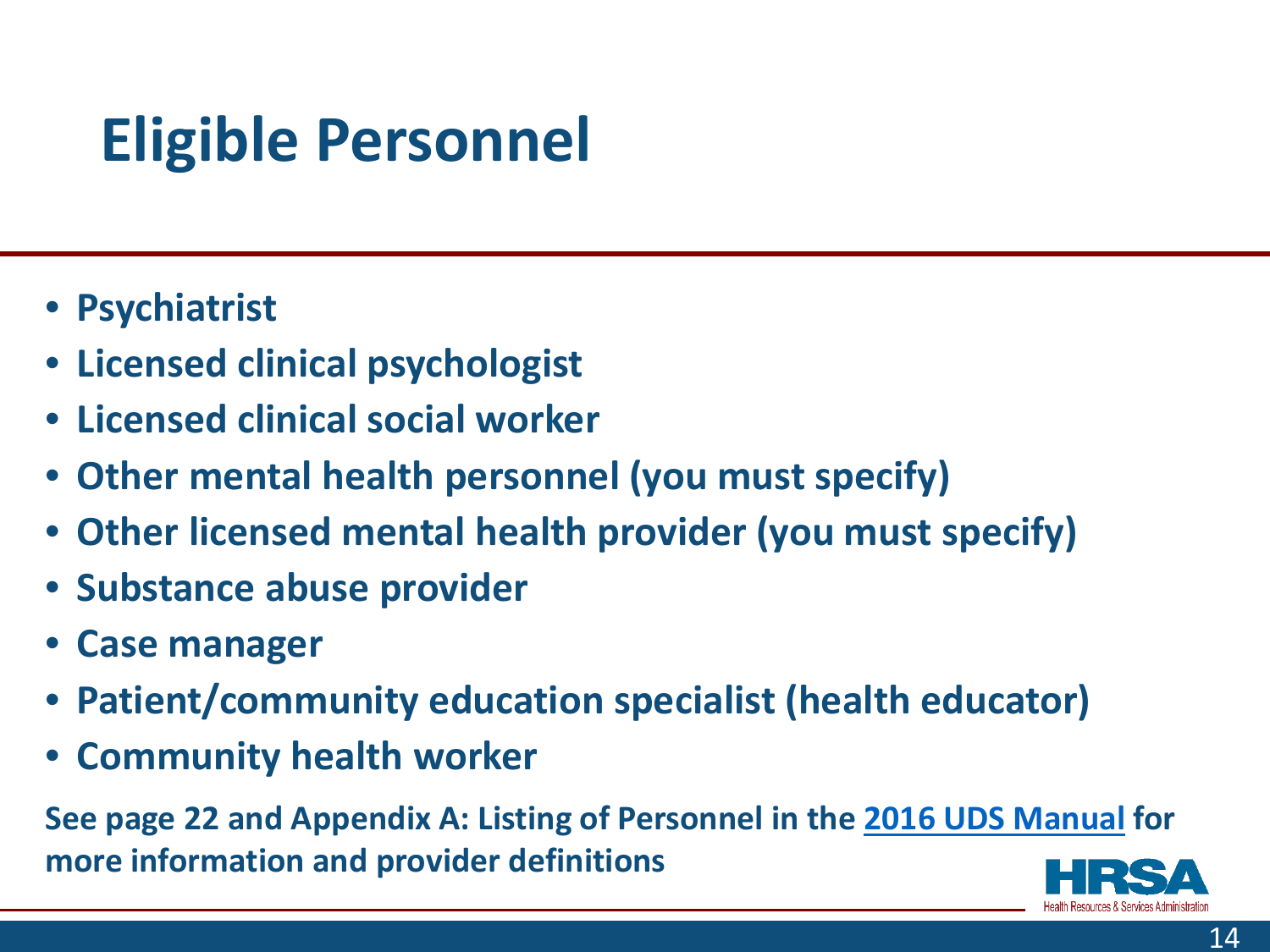# **Example Ongoing Funding Activities**

- **Example activities for mental health and substance abuse personnel**
	- ⁃ Use an integrated approach to diagnosing and treating cooccurring mental health and substance use disorders
	- ⁃ Implement evidence-based tools and other standards of care
	- ⁃ Provide education programs to improve retention in treatment programs
	- ⁃ Support patient engagement and self-management training
	- ⁃ Enhance education to improve outcomes for conditions that cooccur with mental health and substance use disorders (e.g., diabetes mellitus, heart failure, hepatitis, HIV/AIDS)
- **Additional examples in the AIMS instructions**

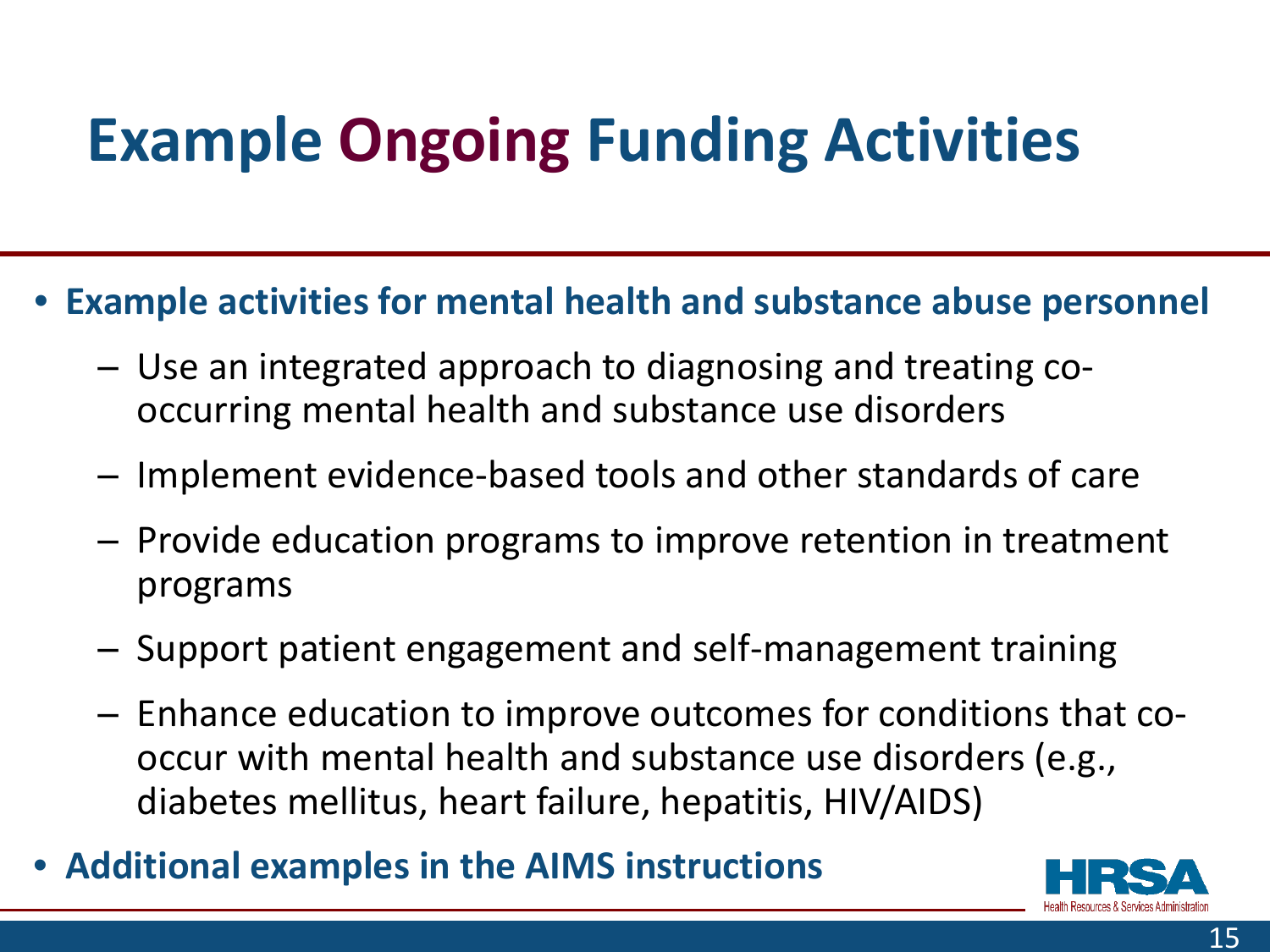# **Example One-Time Funding Activities**

- **Example health IT and training investments**
	- ⁃ Telehealth training and equipment purchases
	- ⁃ Improve integration of prescription drug monitoring program data into electronic health records (EHR) and quality improvement activities
	- ⁃ Increase access to medication-assisted treatment by training various providers including non-physician providers
	- ⁃ Enhance cybersecurity training for providers and staff
- **Additional examples in the AIMS instructions**

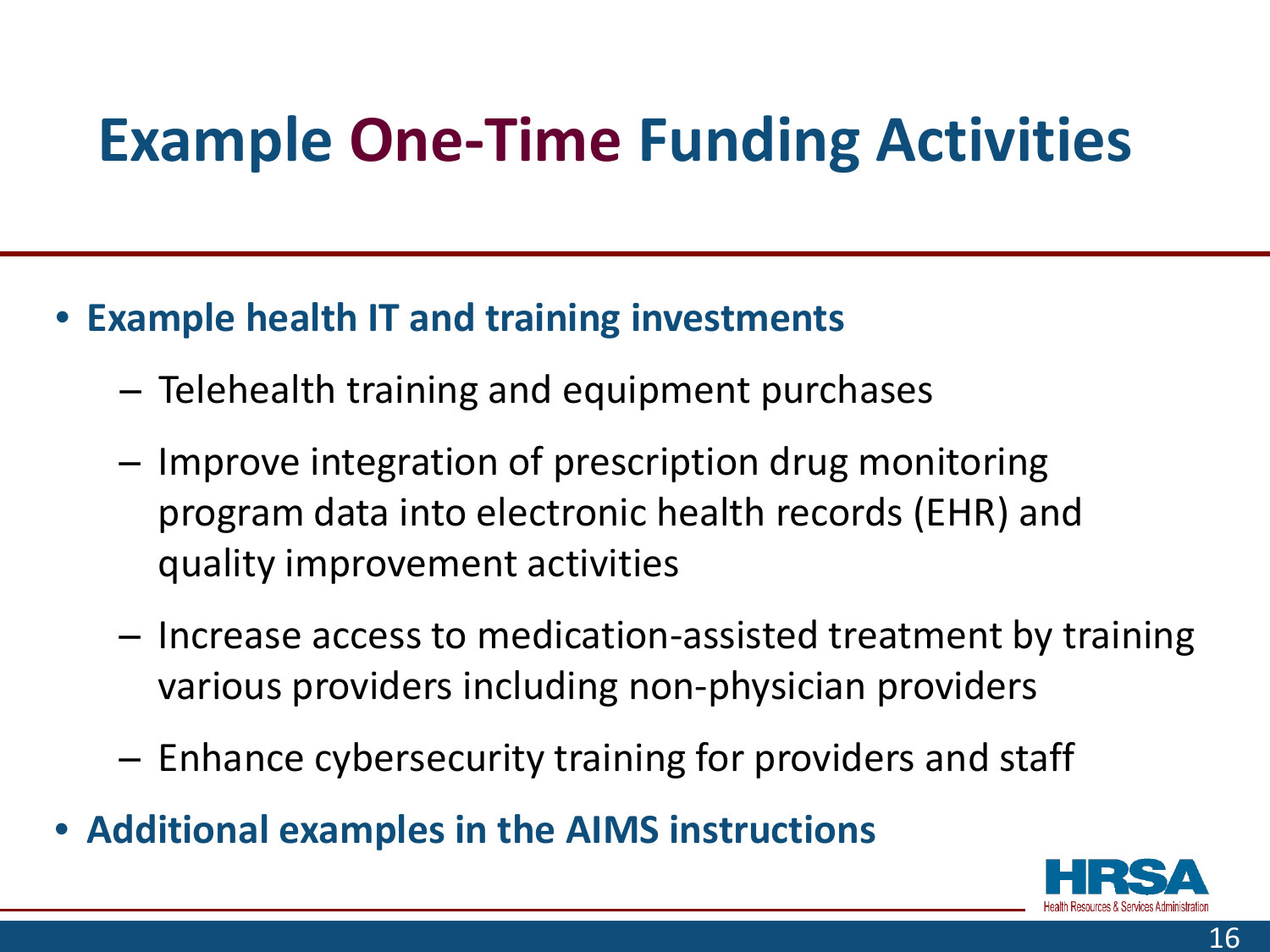## **Funding Restrictions**

- **Ongoing funding must be used to increase direct hire staff and/or contractor(s) who will support service expansion**
	- ⁃ Only personnel, fringe, and/or contractual costs permitted
- **One-time funding must be used for health IT and/or training to support the expansion of mental health services, and substance abuse services focusing on the treatment, prevention, and awareness of opioid abuse and their integration into primary care**
- **Ineligible Costs:**
	- ⁃ Purchase or upgrade of an EHR that is not ONC-certified
	- ⁃ Fixed equipment costs, such as permanent signage or heating
	- ⁃ Construction or minor alterations and renovation
	- ⁃ Facility, land, or vehicle purchases
	- ⁃ Funding may not supplant other existing resources

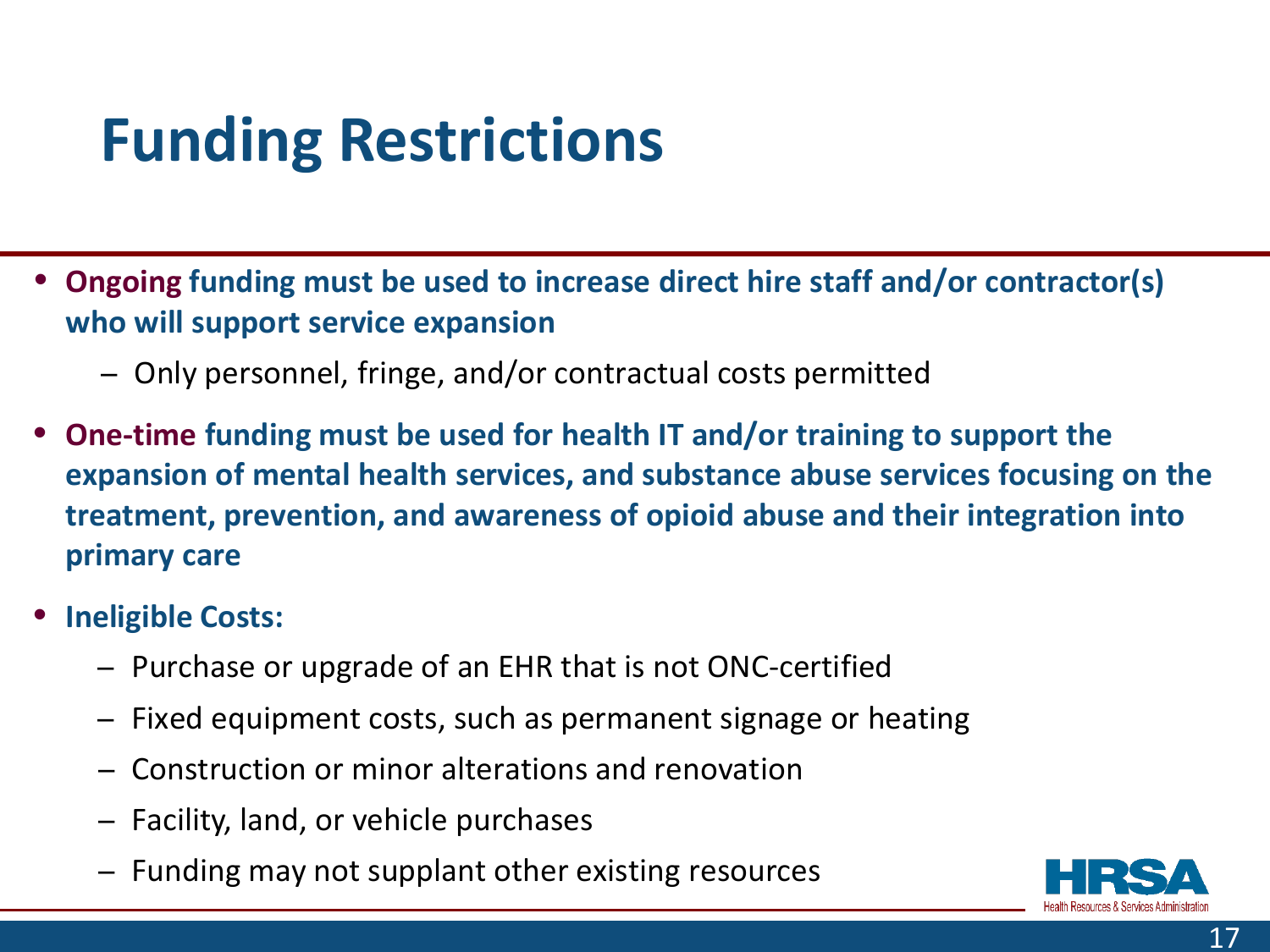## **Participant Question 2**

#### **Which of the following are eligible uses of AIMS funding?**

- A. Training on using new data aggregation tools
- B. Purchase videoconferencing equipment to expand telehealth services
- C. Hire a part-time substance abuse provider
- D. Purchase EHR system that is not ONC-certified
- E. Install fiber optics lines

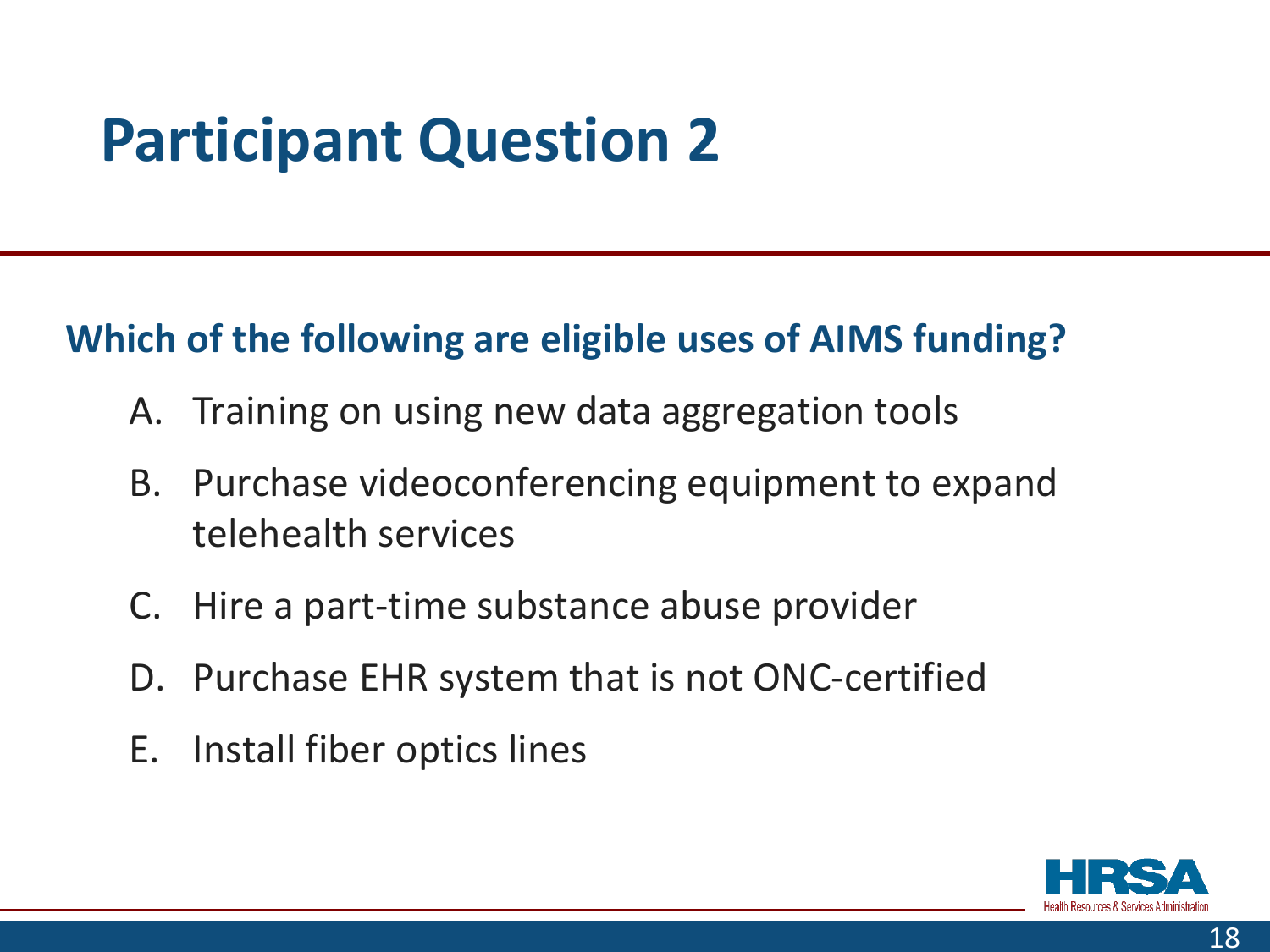### **Answer to Participant Question 2**

**Which of the following are eligible uses of AIMS funding? Correct Answers: A, B, and C** 

- A. Training on using new data aggregation tools
- B. Purchase videoconferencing equipment to expand telehealth services
- C. Hire a part-time substance abuse provider
- D. Purchase EHR system that is not ONC-certified
- E. Install fiber optics lines

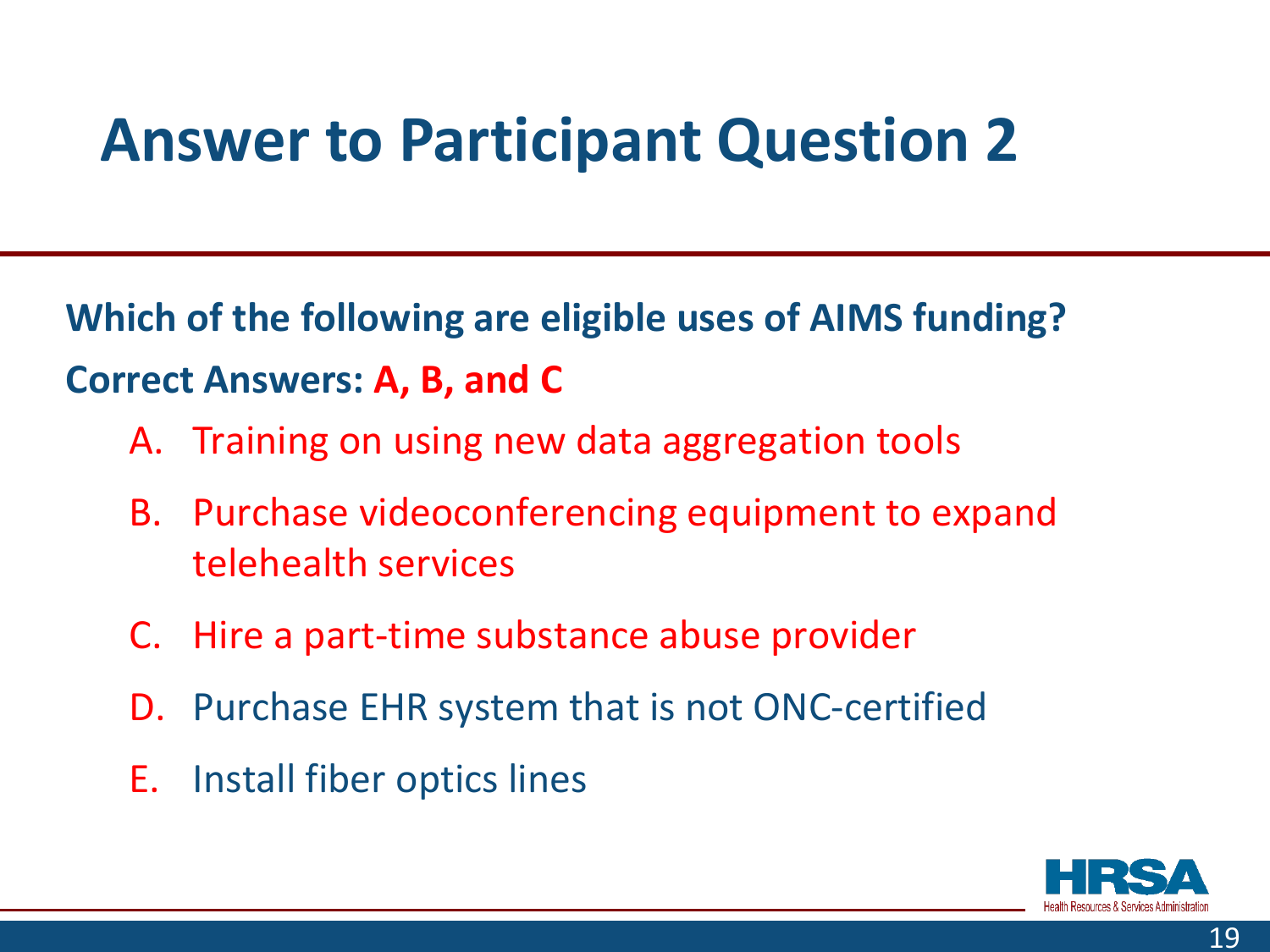## **APPLICATION PROCESS AND CONTENT**

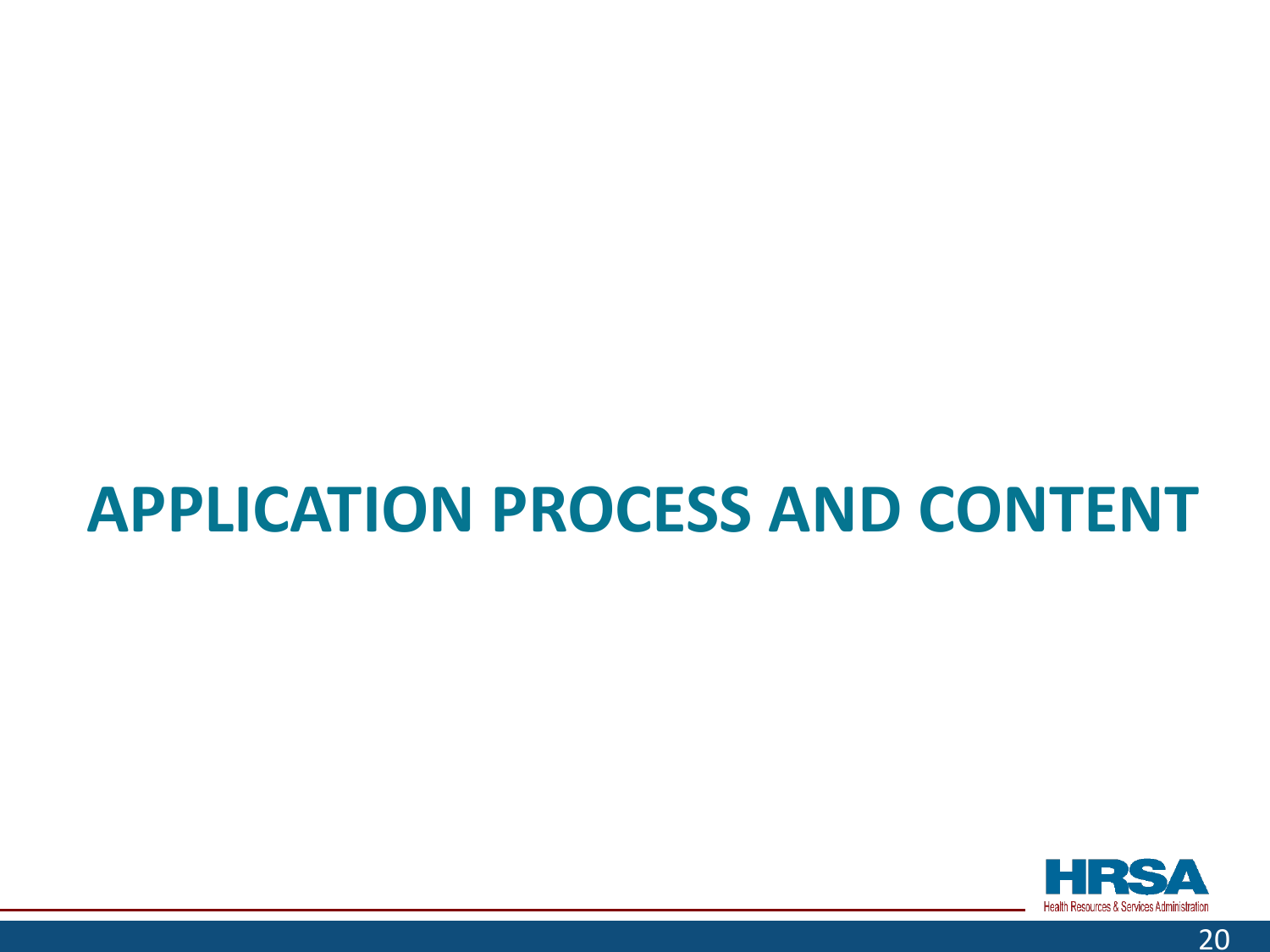# **Completing Your Application**

| <b>AIMS</b><br><b>Application</b><br><b>Components</b> | SF-424A Basic Information Form (Parts 1 and 2) |
|--------------------------------------------------------|------------------------------------------------|
|                                                        | SF-424A Budget Information Form                |
|                                                        | <b>Federal Budget Information Table Form</b>   |
|                                                        | <b>Federal Object Class Categories Form</b>    |
|                                                        | <b>Budget Narrative Attachment</b>             |
|                                                        | <b>Staffing Impact Form</b>                    |
|                                                        | <b>Patient Data Form</b>                       |
|                                                        | <b>Project Narrative Form</b>                  |
|                                                        | Equipment List Form (as applicable)            |
|                                                        |                                                |

Health Resources & Services Administration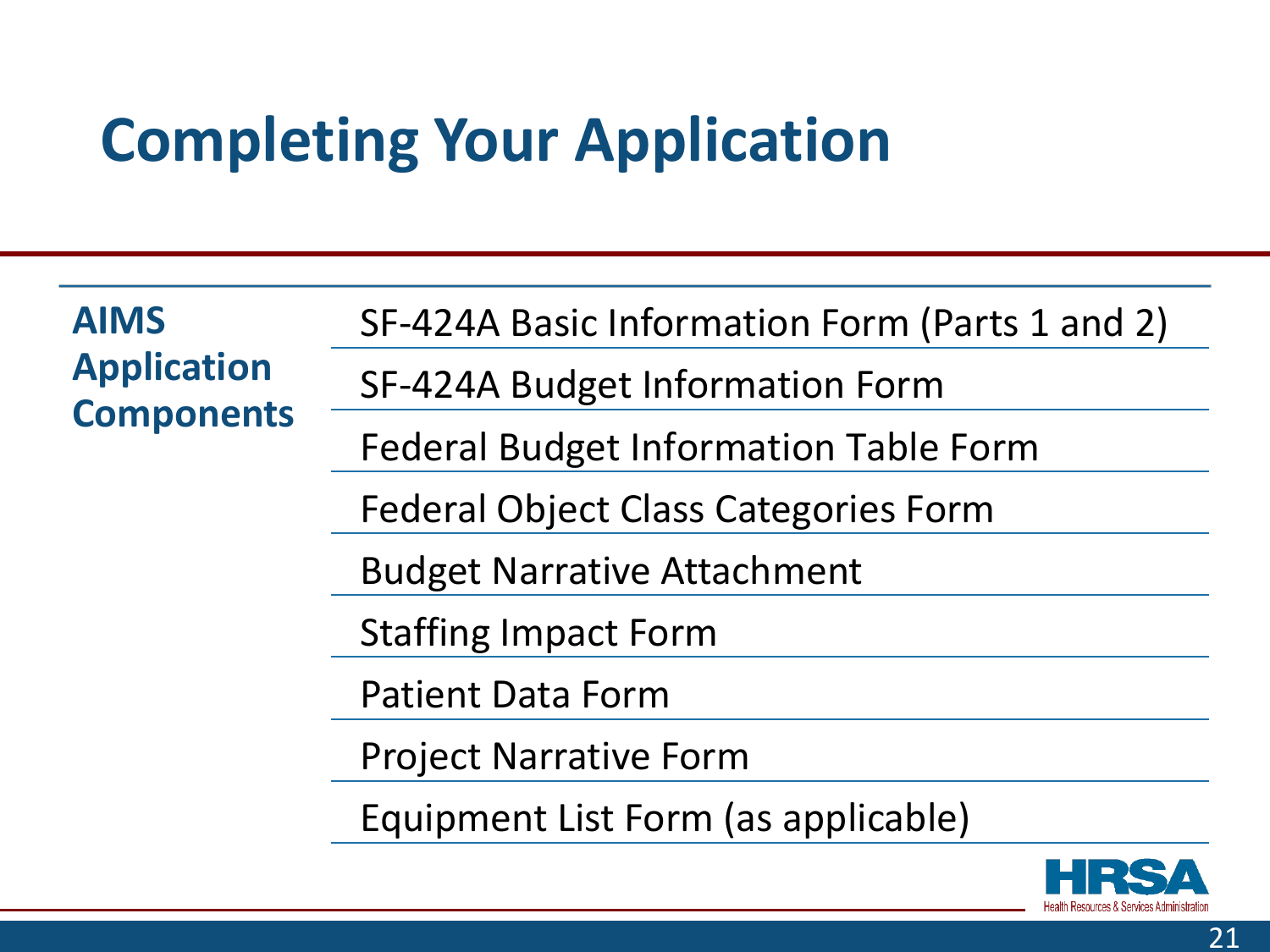### **SF-424A Basic Information Form**

**Complete the fields marked as \*required for completion** 

- **Project Period Start Date field:** 9/1/2017
- **Project Period End Date field:** 8/31/2018
- **Project Description/Abstract:** Upload a blank document

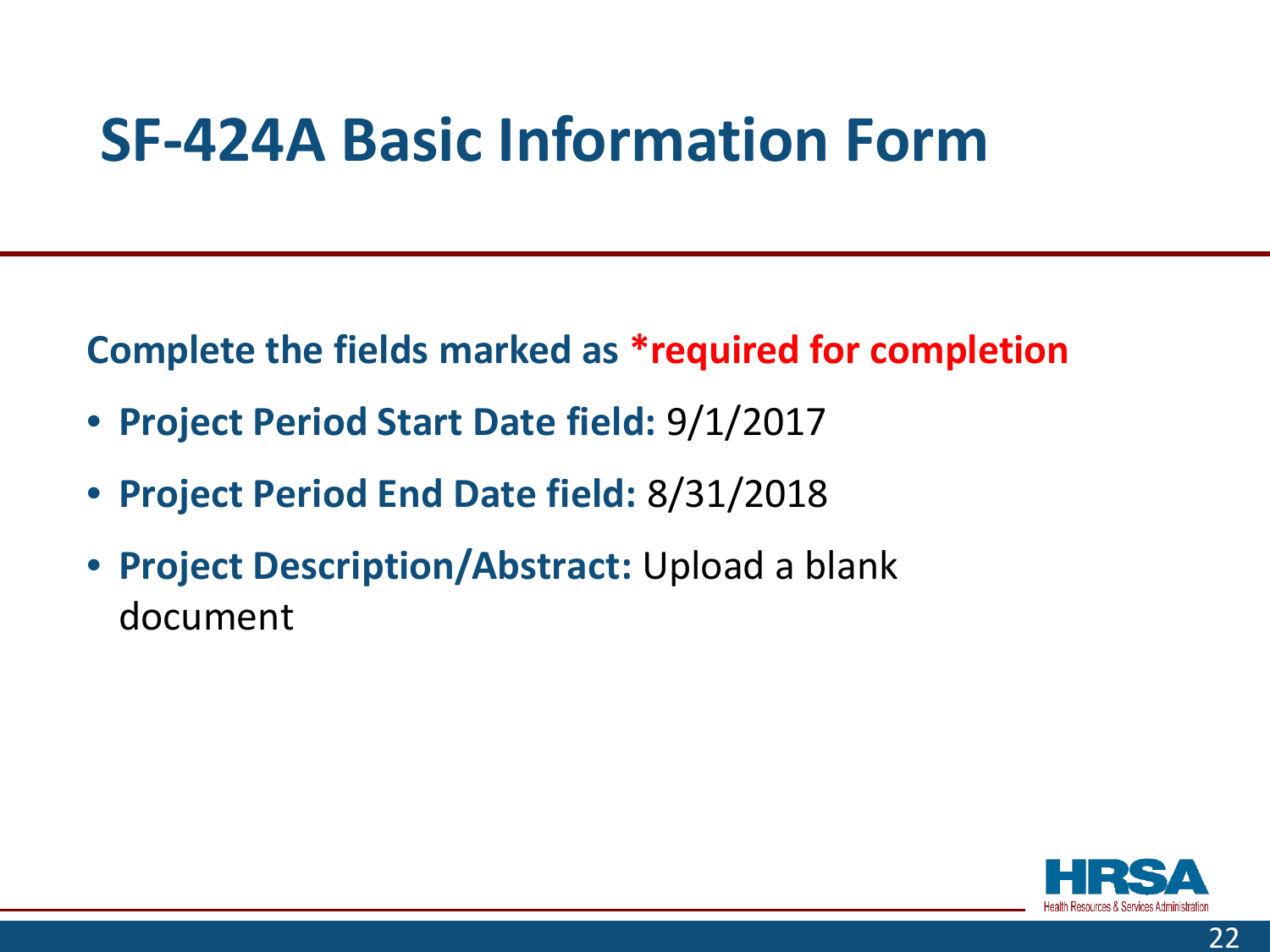# **SF-424A Budget Information Form**

| <b>Grant Program Function or Activity</b> | <b>CFDA Number</b> | <b>Estimated Unobligated Funds</b> |             | <b>New or Revised Budget</b> |                |                           |
|-------------------------------------------|--------------------|------------------------------------|-------------|------------------------------|----------------|---------------------------|
|                                           |                    | Federal                            | Non-Federal | Federal                      | Non-Federal    | Total                     |
| Health Care for the Homeless              | 93.224             | \$0.00                             | \$0.00      | \$0.00                       | \$0.00         | \$0.00                    |
| Update Sub Program                        | Total              | \$0.00                             | \$0.00      | \$0.00                       | \$0.00         | \$0.00                    |
| * Section C - Non Federal Resources       |                    |                                    |             |                              |                | <b>J</b> Update           |
| <b>Grant Program Function or Activity</b> | Applicant          | <b>State</b>                       | Local       | Other                        | Program Income | Total                     |
| Health Care for the Homeless              | \$0.00             | \$0.00                             | \$0.00      | \$0.00                       | \$0.00         | \$0.00                    |
| Total                                     | \$0.00             | \$0.00                             | \$0.00      | \$0.00                       | \$0.00         | $\vert 3 \vert$<br>\$0.00 |

#### • **Complete Section A: New or Revised Budget (2)**

- ⁃ Enter federal and non-federal funding (if any) for the 12-month funding period starting 9/1/2017 for each current sub-program (i.e., CHC, MHC, HCH, and PHPC)
- ⁃ HRSA will provide maximum funding request values for each sub-program
- Use the Update Sub-Program button  $(3)$  if necessary
- **Complete Section C: Non-Federal Resources if applicable**

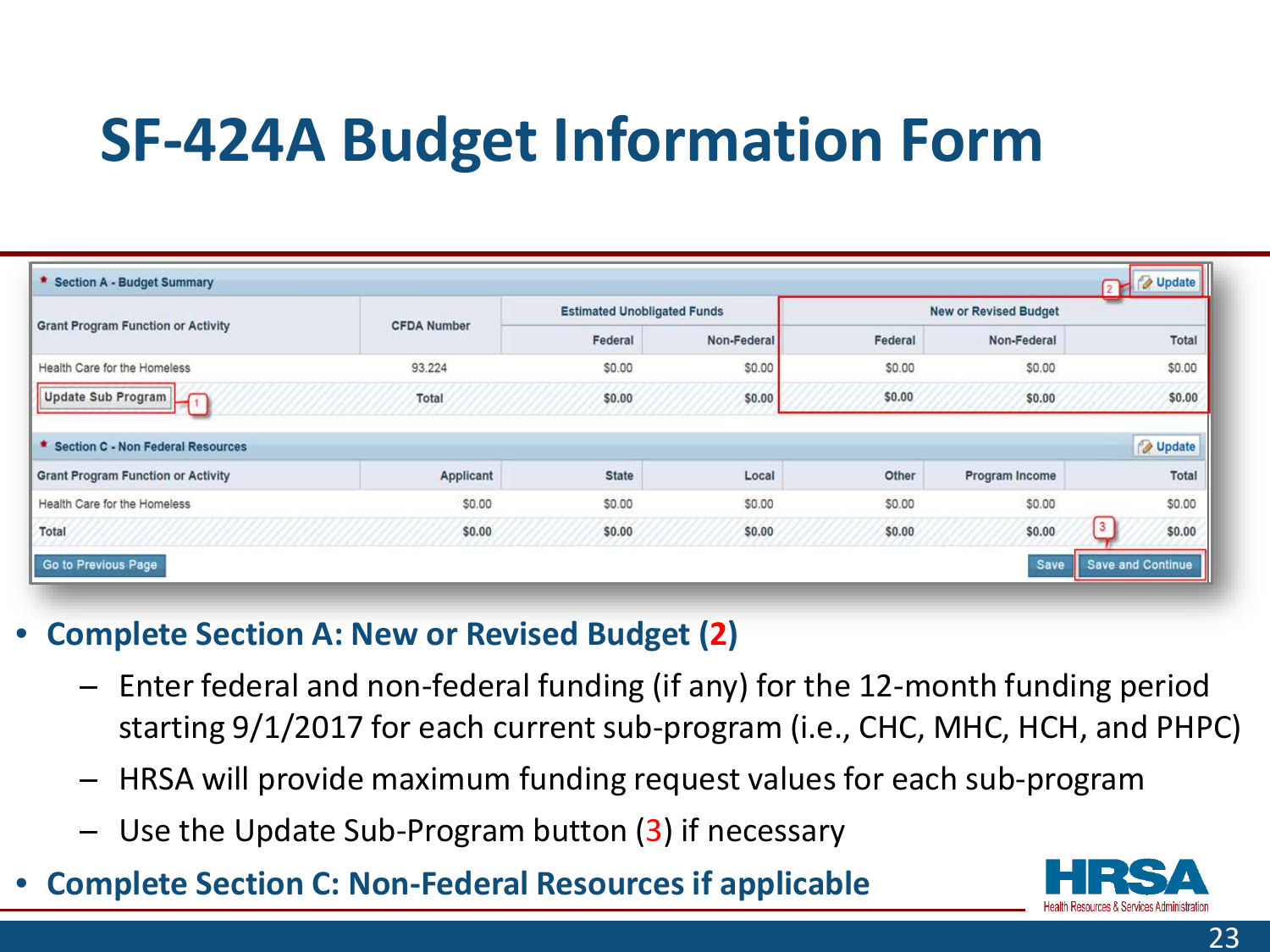# **Federal Budget Information Table Form: Federal Budget Information Section**

- **Request ongoing funding up to \$75,000 total**
	- $-$  Up to \$37,500 each
	- ⁃ Equal funding amounts for mental health service and substance abuse service expansion personnel
- **Request one-time funding up to \$75,000, if desired**

| <b>Federal Budget Information</b>                              |                                |  |  |  |
|----------------------------------------------------------------|--------------------------------|--|--|--|
| Use of Funds                                                   | <b>Federal Funds Requested</b> |  |  |  |
| <b>Ongoing Service Expansion Funding for Increasing Access</b> |                                |  |  |  |
| <b>Mental Health Service Expansion Staff (Required)</b>        | \$37,500                       |  |  |  |
| <b>Substance Abuse Service Expansion Staff (Required)</b>      | \$37,500                       |  |  |  |
| <b>One-Time Funding to Support Expanded Services</b>           |                                |  |  |  |
| Health IT and/or Training Investments                          | \$75,000                       |  |  |  |
| <b>TOTAL</b>                                                   | \$150,00                       |  |  |  |

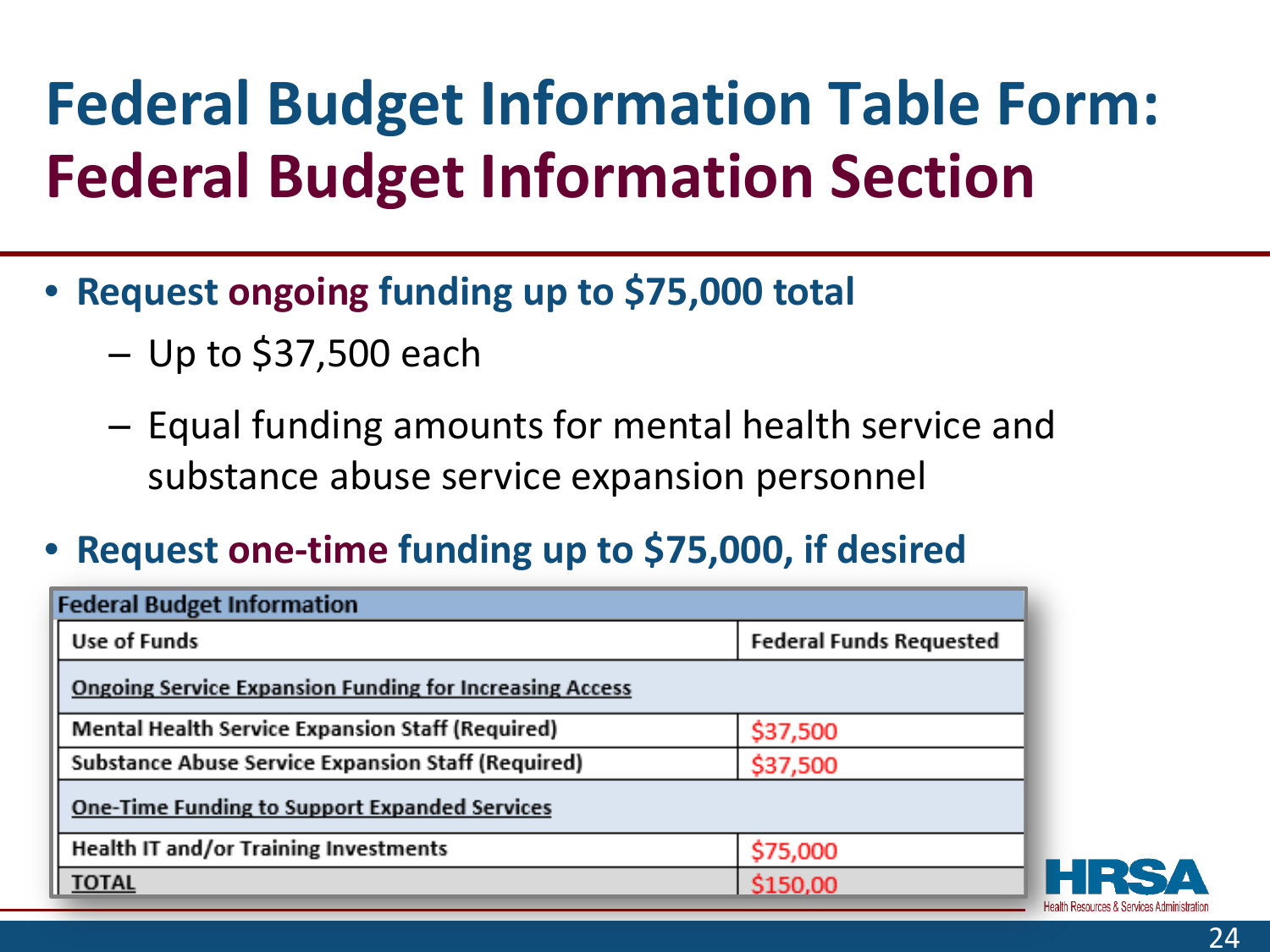# **Federal Budget Information Table Form: One-Time Funding Focus Areas Section**

#### • **Indicate the focus areas that one-time funding will address**

| <b>One-Time Funding Focus Areas</b>                                         |                                        |
|-----------------------------------------------------------------------------|----------------------------------------|
| <b>Focus Areas</b>                                                          | <b>Select All</b><br><b>That Apply</b> |
| <b>Medication Assisted Treatment</b>                                        |                                        |
| <b>Telehealth</b>                                                           |                                        |
| <b>Prescription Drug Monitoring Program</b>                                 |                                        |
| <b>Clinical Decision Support</b>                                            | $\checkmark$                           |
| <b>Electronic Health Record Interoperability</b>                            |                                        |
| <b>Quality Improvement</b>                                                  |                                        |
| Cybersecurity                                                               |                                        |
| Other Training (describe in the Response section of the Project Narrative)  |                                        |
| Other Health IT (describe in the Response section of the Project Narrative) |                                        |

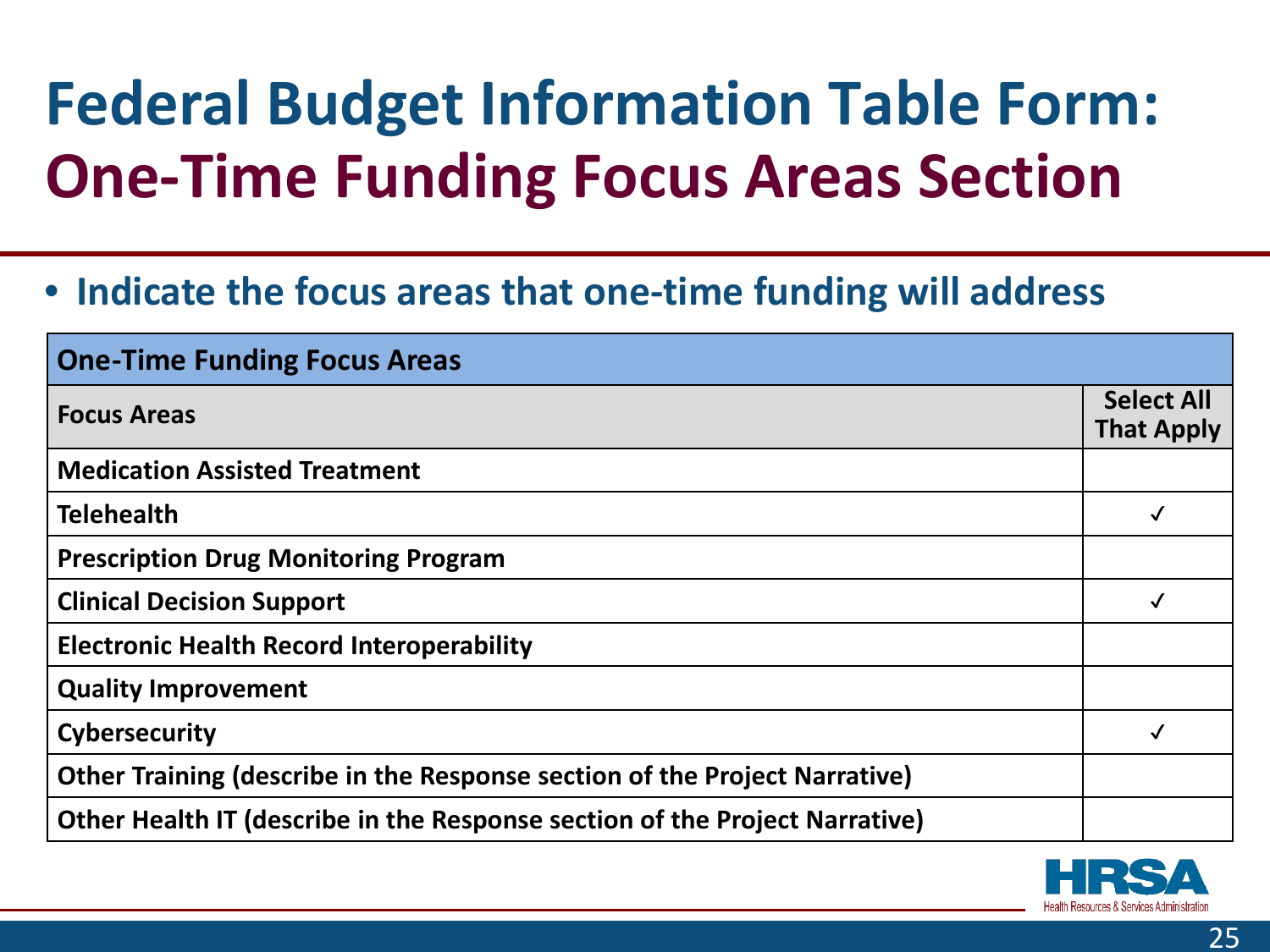# **Federal Budget Information Table Form: Scope of Services Section**

- **Review your current Form 5A: Services Provided**
- **Determine if a Scope Adjustment or Change in Scope request is necessary**
	- Review guidance on the Scope of Project resource website (<https://bphc.hrsa.gov/programrequirements/scope.html>)
- **If yes, describe the proposed changes and a timeline for requesting necessary Form 5A modifications**
	- You must receive HRSA approval of Scope Adjustment or Change in Scope requests prior to implementation of services, which must occur within 120 days of award

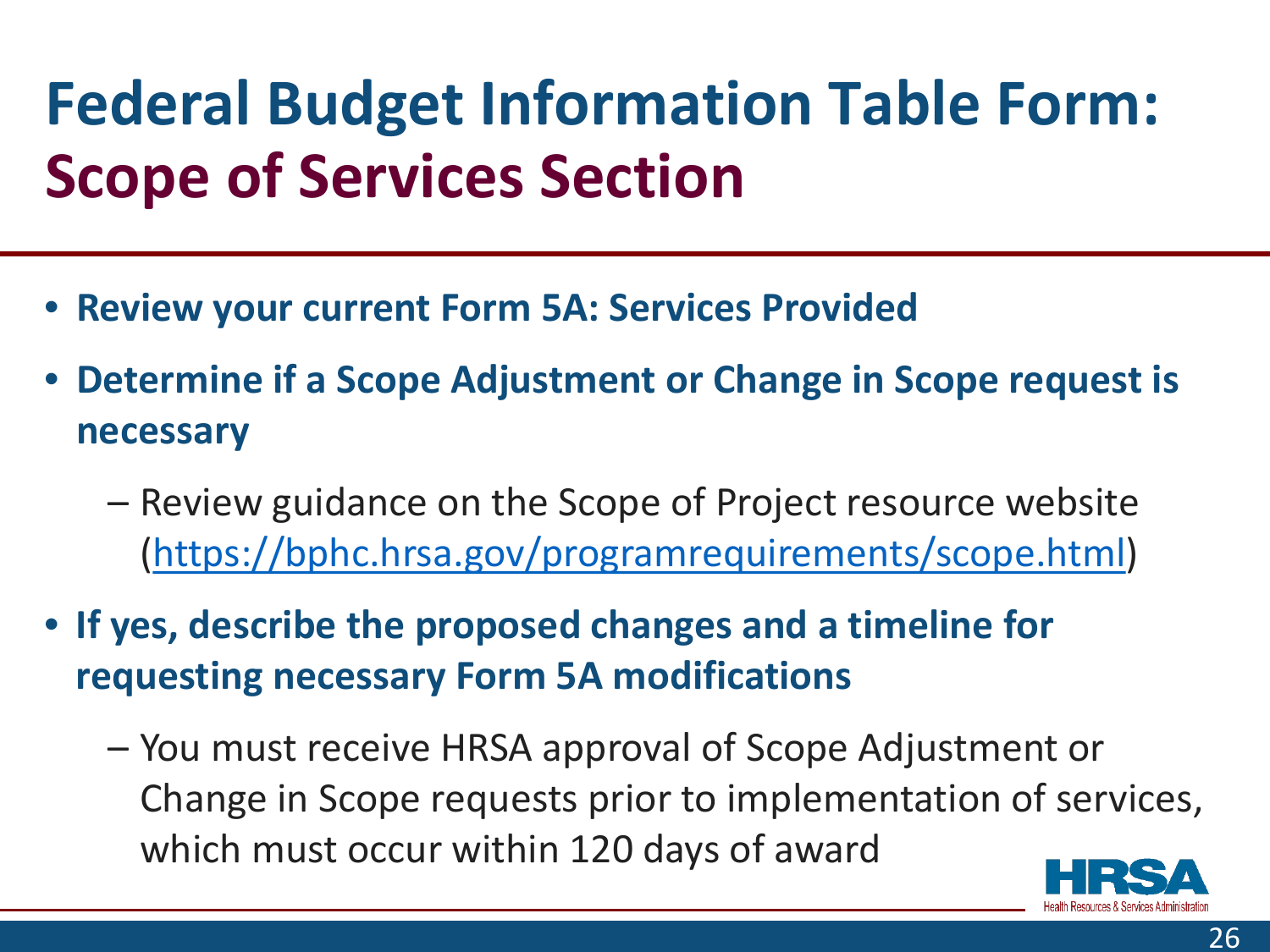# **Federal Object Class Categories Form**

| <b>Total Proposed Budget</b>                                                                                      |           |          |                      | <b>Amount</b> |  |
|-------------------------------------------------------------------------------------------------------------------|-----------|----------|----------------------|---------------|--|
| Section 330 Federal funding (from Total Federal - New or<br>Revised Budget on Section A - Budget Summary)         |           |          |                      | \$150,000     |  |
| \$15,000<br>Non-Federal funding (from Total Non-Federal - New or<br>Revised Budget on Section A - Budget Summary) |           |          |                      |               |  |
| <b>Total</b>                                                                                                      |           |          | \$165,000            |               |  |
| <b>Budget Categories</b>                                                                                          |           |          |                      |               |  |
| <b>Object Class Category</b>                                                                                      | Federal   |          | <b>Non-Federal</b>   | <b>Total</b>  |  |
| a. Personnel                                                                                                      | \$75,000  |          | \$10,000<br>\$85,000 |               |  |
| b. Fringe Benefits                                                                                                |           | \$5,000  |                      | \$5,000       |  |
| c. Travel                                                                                                         |           |          |                      |               |  |
| d. Equipment                                                                                                      | \$72,000  |          |                      | \$72,000      |  |
| e. Supplies                                                                                                       | \$3,000   |          |                      | \$3,000       |  |
| f. Contractual                                                                                                    |           |          |                      |               |  |
| g. Construction                                                                                                   | N/A       |          | N/A                  | N/A           |  |
| h. Other                                                                                                          |           |          |                      |               |  |
| i. Total Direct Charges (sum of a-h)                                                                              | \$150,000 | \$15,000 |                      | \$165,000     |  |
| j. Indirect Charges                                                                                               |           |          |                      |               |  |
| k. Total Budget Specified in Section A -                                                                          | \$150,000 | \$15,000 |                      | \$165,000     |  |
| <b>Budget Summary (sum of i-j)</b>                                                                                |           |          |                      |               |  |

- **Enter requests for federal and nonfederal, if any, funding across budget categories**
- **Must align with Budget Narrative**
- **Covers 12 months of funding: 9/1/2017 through 8/31/2018**

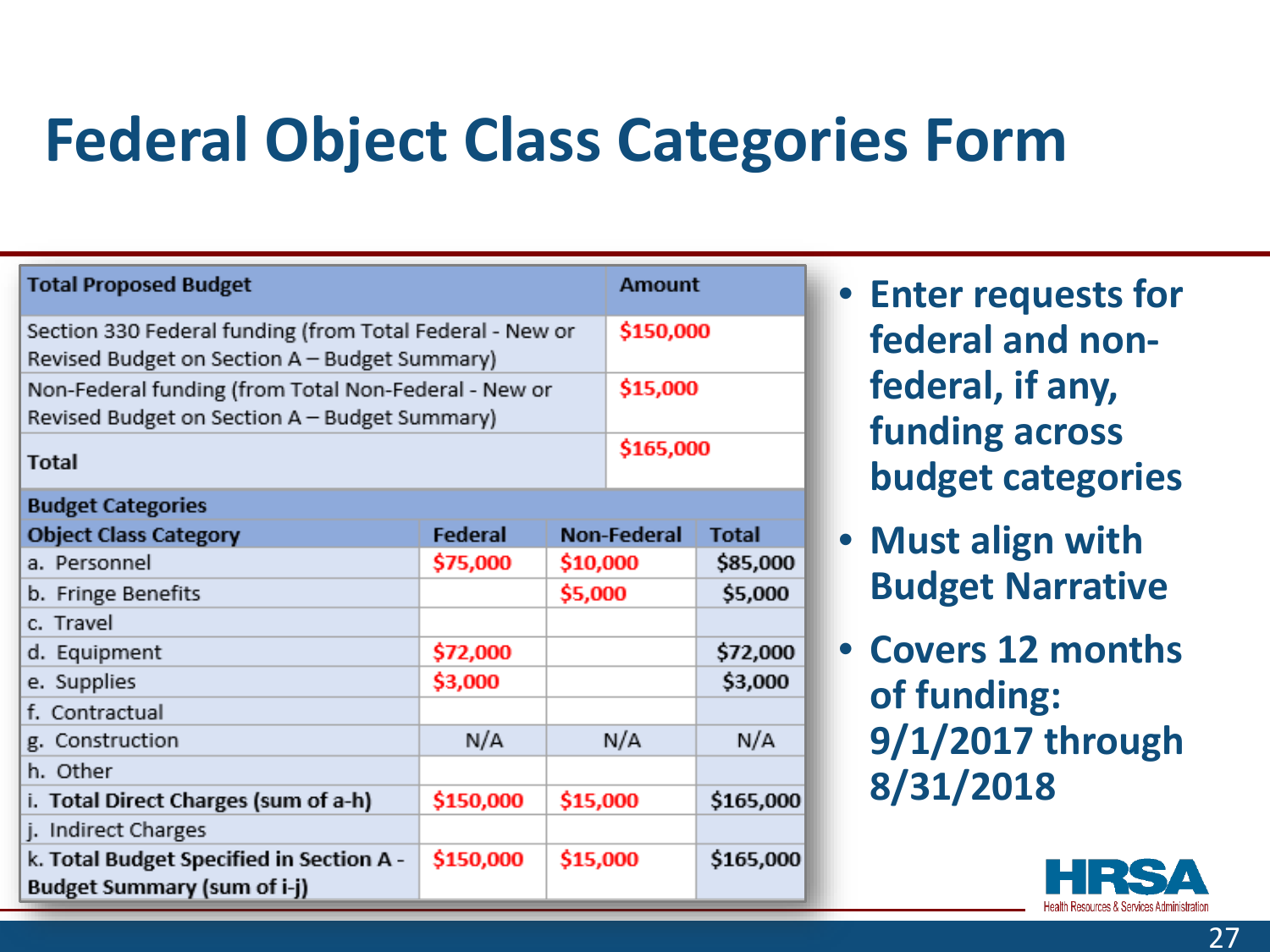# **Budget Narrative 1/2**

- **Provide a line-item budget narrative for 12-months of funding: 9/1/2017 through 8/31/2018**
- **Upload as an attachment**
- **Describe how each cost will contribute to meeting the AIMS purpose**
	- ⁃ Include federal and non-federal costs (if any) that will support the AIMS project
- **Funding request amounts must align across all AIMS application forms**

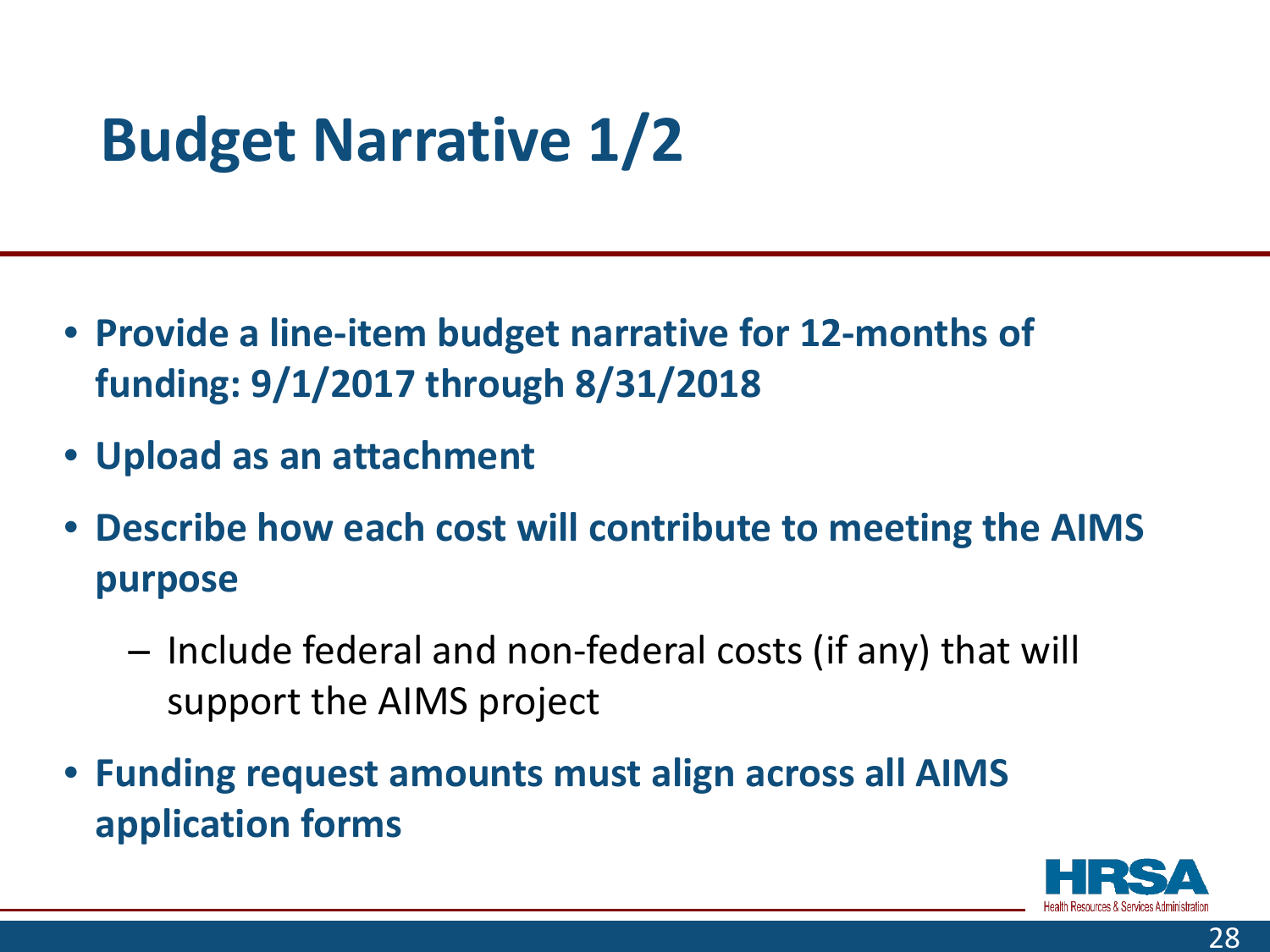# **Budget Narrative 2/2**

- **If contractor FTEs are proposed, include:**
	- ⁃ An explanation of how the FTE estimate was developed
	- ⁃ Details about the contractual arrangement
- **Key resources**
	- ⁃ Appendix B in the AIMS instructions
	- ⁃ Sample Budget Narrative on the AIMS technical assistance website

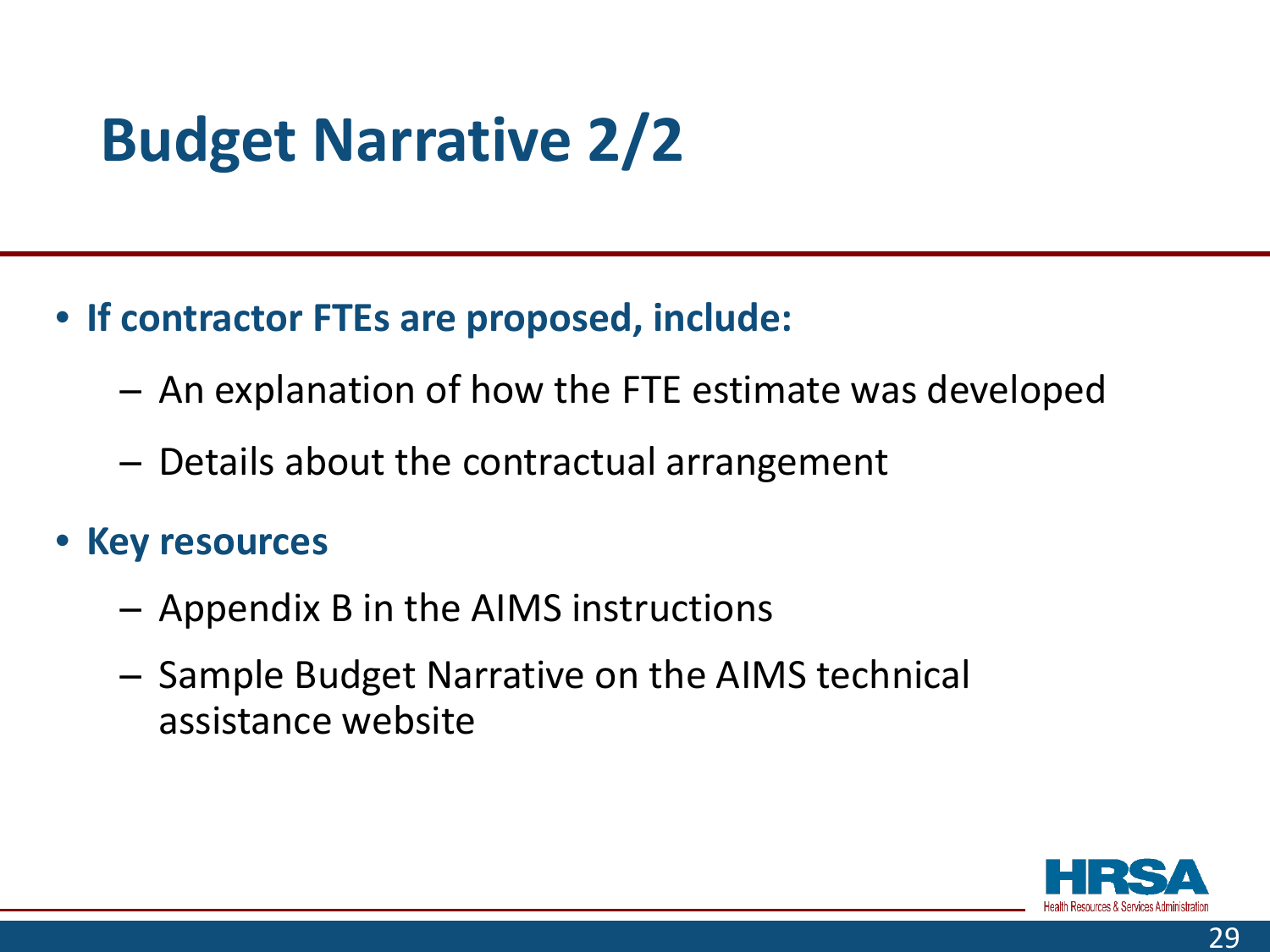### **Staffing Impact Form**

• **Enter expanded and/or new personnel that will support the AIMS project**

| <b>Position</b>                              | <b>New Direct Hire Staff</b><br><b>FTEs Proposed</b> | <b>New Contractor FTEs</b><br>Proposed |
|----------------------------------------------|------------------------------------------------------|----------------------------------------|
| Psychiatrists                                |                                                      |                                        |
| Licensed Clinical Psychologists              |                                                      |                                        |
| Licensed Clinical Social Workers             |                                                      | .4                                     |
| <b>Other Mental Health Staff</b>             |                                                      |                                        |
| Please Specify: [open text box]<br>$\bullet$ |                                                      |                                        |
| Other Licensed Mental Health Providers       |                                                      |                                        |
| Please Specify: [open text box]<br>$\bullet$ |                                                      |                                        |
| <b>Substance Abuse Providers</b>             | .25                                                  |                                        |
| <b>Case Managers</b>                         | .25                                                  |                                        |
| Patient/Community Education                  |                                                      |                                        |
| Specialists (Health Educators)               |                                                      |                                        |
| <b>Community Health Workers</b>              |                                                      |                                        |
| TOTAL                                        | 0.5                                                  | 0.4<br>Неа                             |

th Resources & Services Administration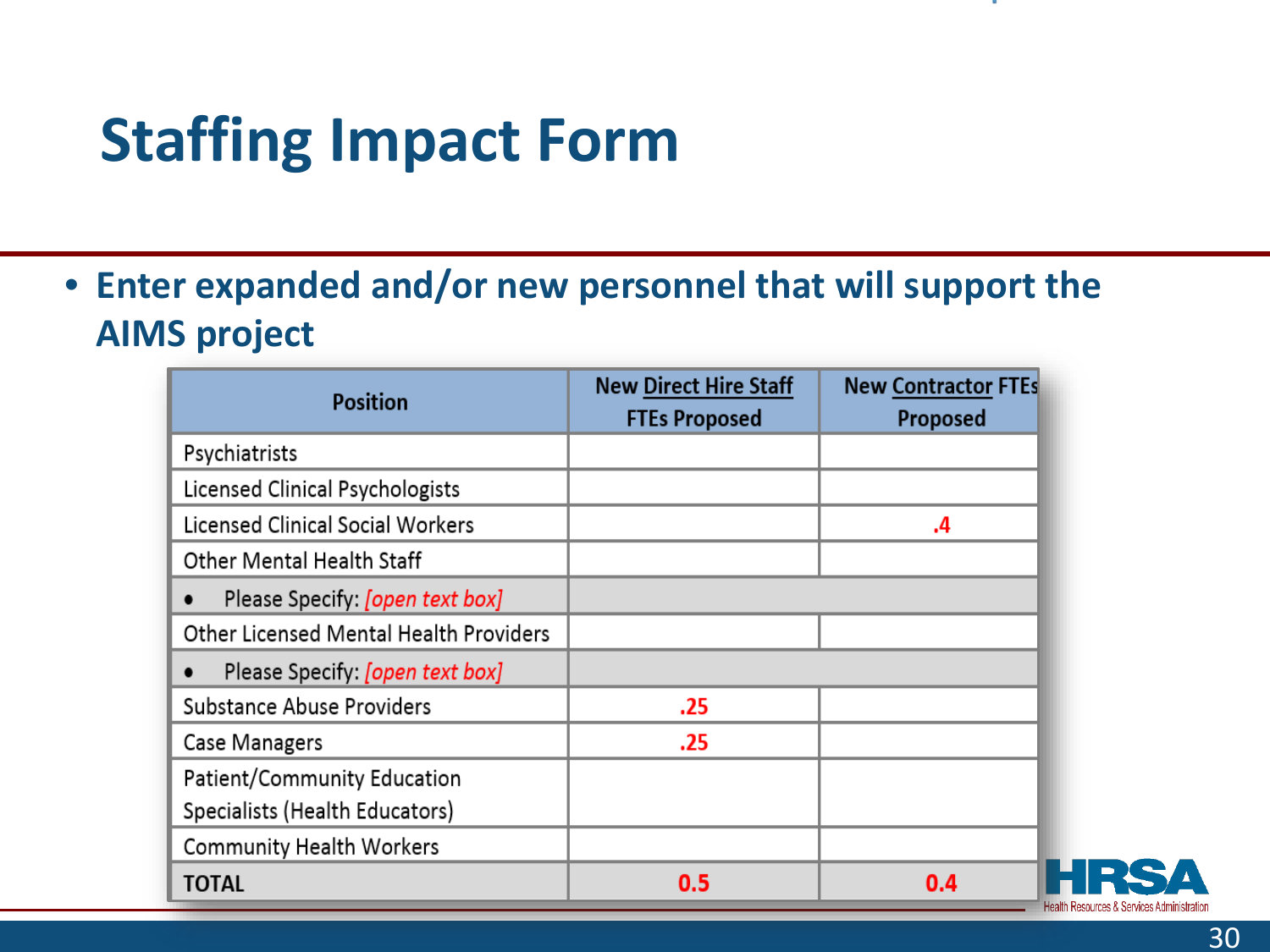## **Patient Impact Form 1/2**

- **Provide separate patient projections for existing and new patients**
	- ⁃ **Existing patients** are currently seen by the health center and will newly access mental health services and/or substance abuse services
	- ⁃ **New patients** are not currently seen by the health center and will access mental health services and/or substance abuse services

#### • **Project patients by 1) Unduplicated Total and 2) Service Type**

| <b>Unduplicated Total (Existing Patients): 250</b><br>1.<br>(calculated as 100 MH-only + 100 SA-only + 50 that will access both services) |                                      |  |  |
|-------------------------------------------------------------------------------------------------------------------------------------------|--------------------------------------|--|--|
| <b>Patients by Service Type (Existing Patients):</b><br>2.                                                                                |                                      |  |  |
| <b>Mental Health Services</b>                                                                                                             | <b>Substance Abuse Services</b>      |  |  |
| 150                                                                                                                                       | 150                                  |  |  |
| (calculated as 100 MH-only + 50 that will                                                                                                 | (calculated as 100 SA-only + 50 that |  |  |
| will access both services)<br>access both services)                                                                                       |                                      |  |  |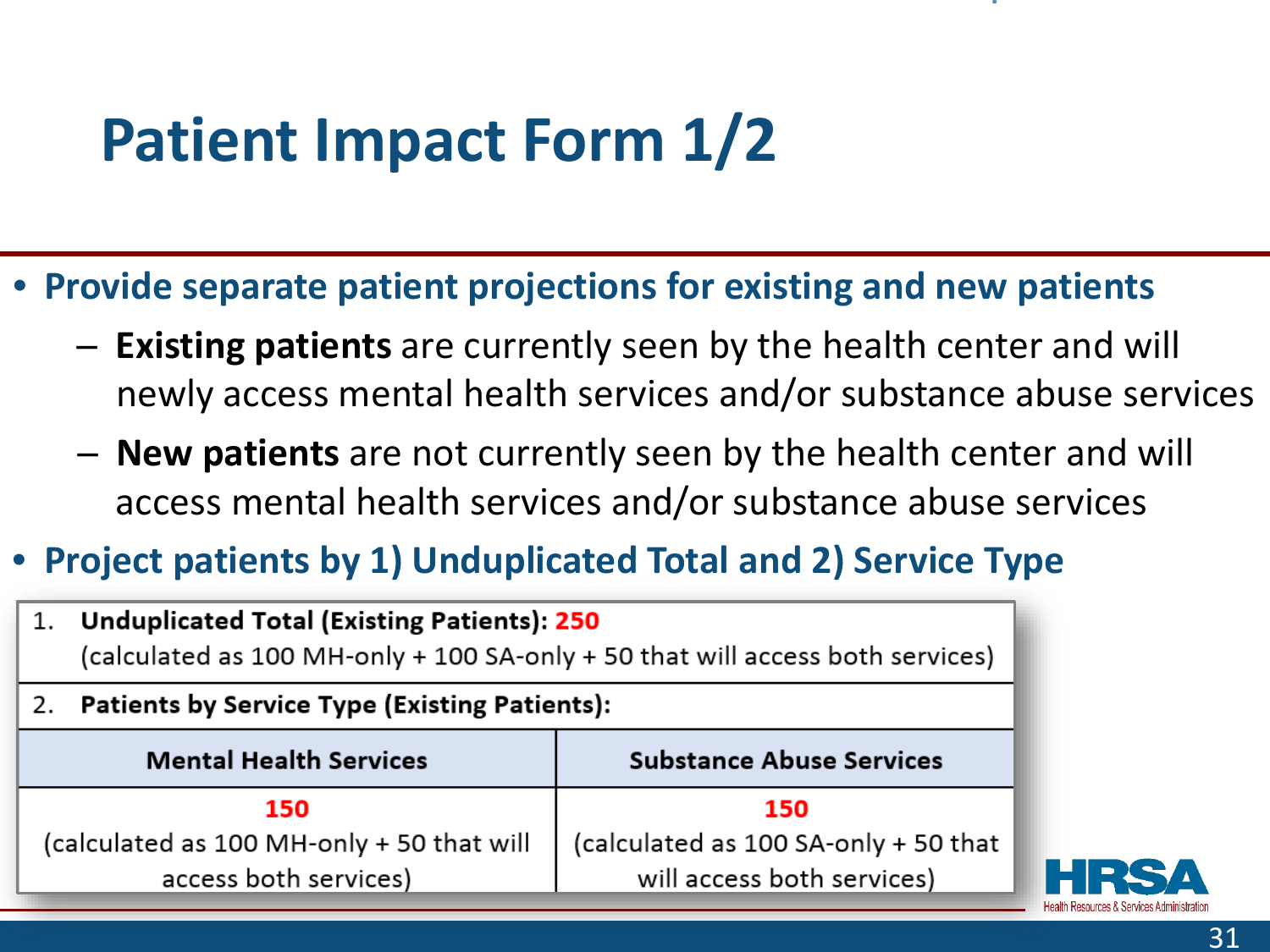## **Patient Impact Form 2/2**

- **Projections are critical to demonstrate the impact of the planned service expansion**
- **Projections for New Unduplicated Total patients will be added to your H80 grant's patient target**
	- ⁃ Patient target resources are available at [https://bphc.hrsa.gov/programopportunities/fundingopportu](https://bphc.hrsa.gov/programopportunities/fundingopportunities/sac/index.html) nities/sac/index.html
	- If your project will focus on making mental health services and substance abuse services newly available for *existing* patients, then an increase in *new* patients is not required

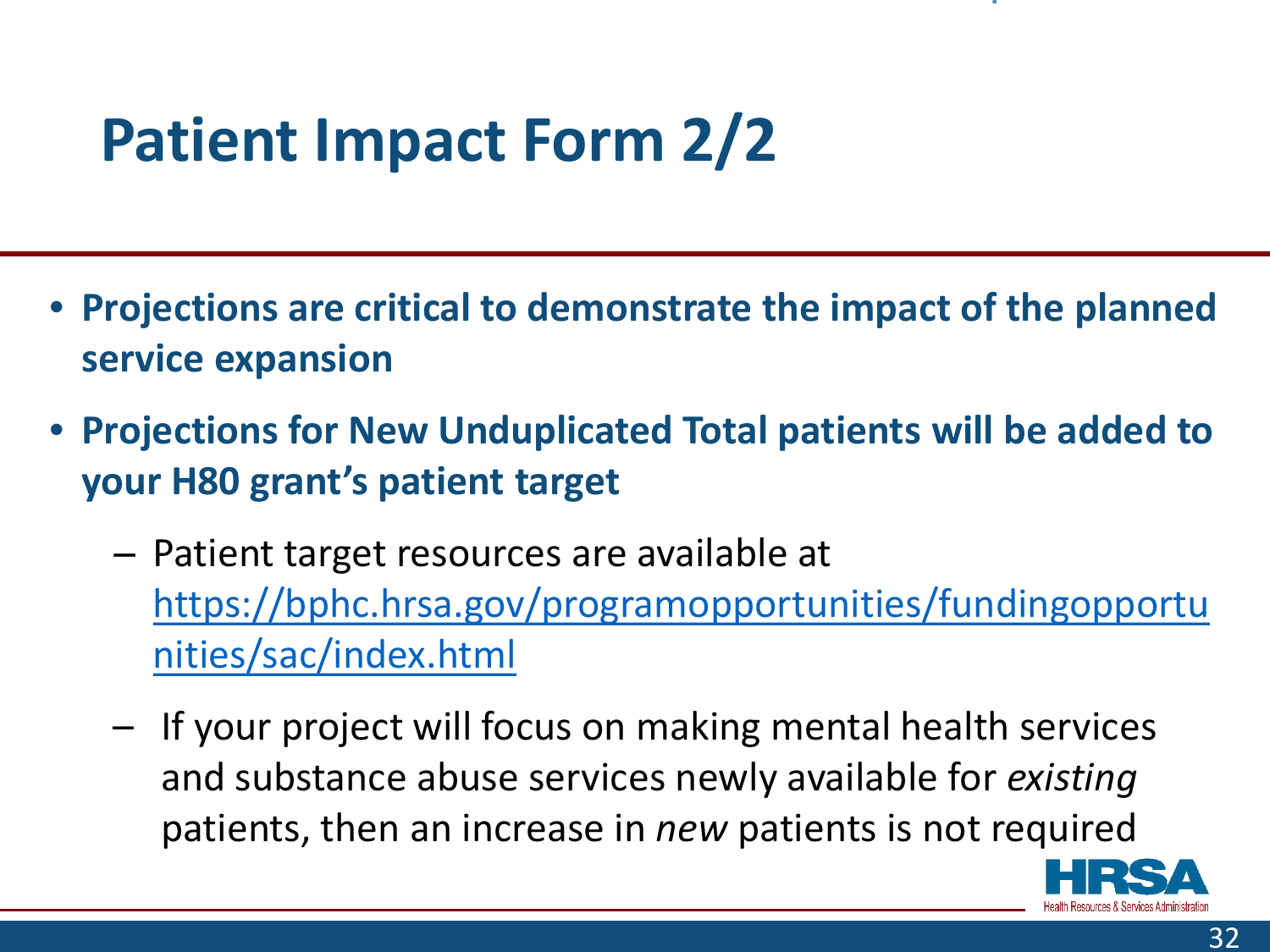### **Project Narrative Form**

- **Describe the need for mental health services, and substance abuse services focusing on the treatment, prevention, and awareness of opioid abuse**
- **Describe the proposed direct hire staff and/or contractor(s)**
	- Include how they will meet the identified needs through the use evidence-based strategies
- **Provide a timeline with implementation steps and expected outcomes showing expanded access within 120 days of award**
- **If one-time funding is requested, describe your proposal and provide a timeline showing funds will be spent within 12 months of award**

*Responses to each question limited to approximately 3/4 page, 2,500 characters maximum, which includes spaces*

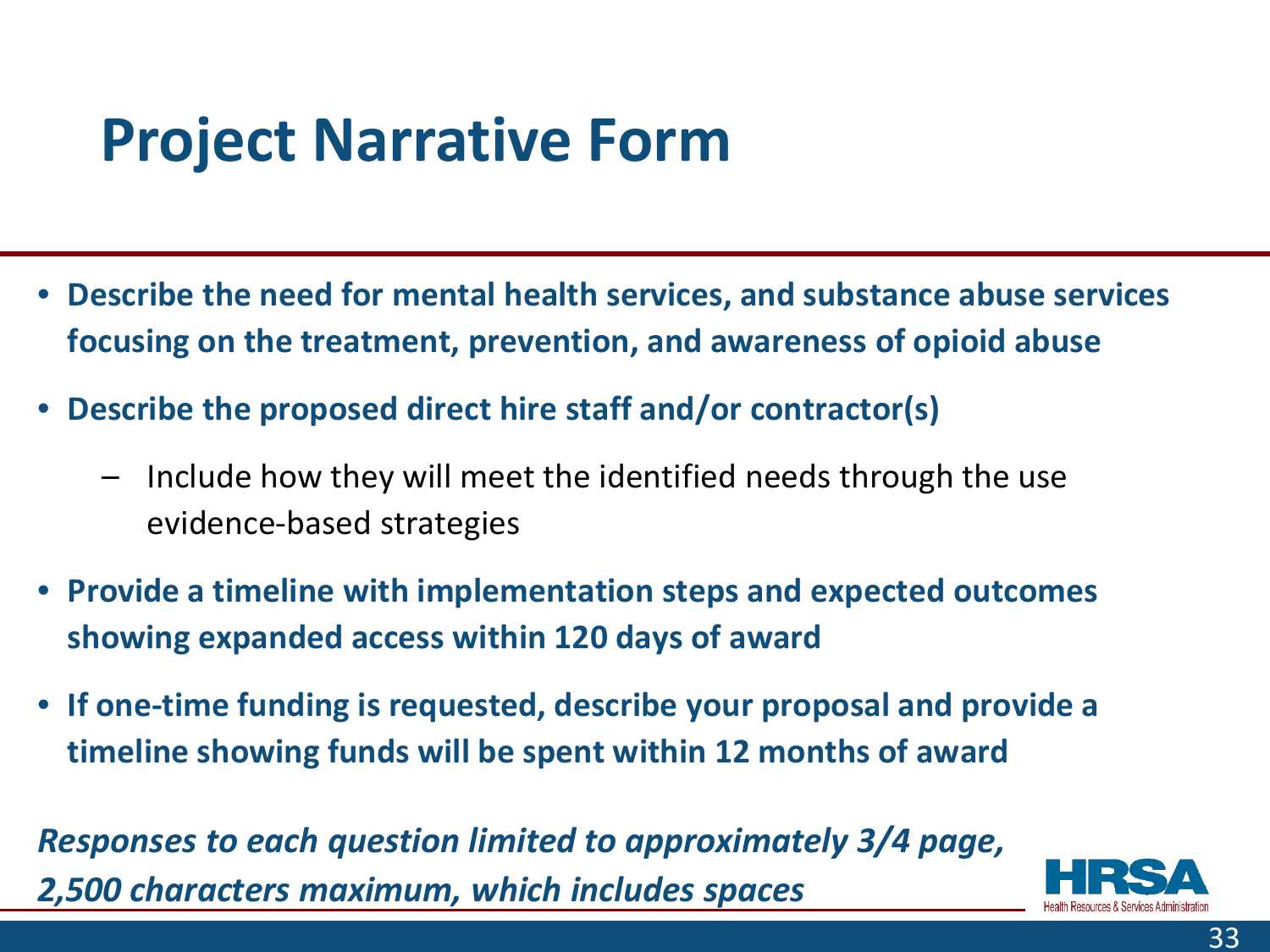# **Equipment List Form**

- **Enter costs for equipment if one-time funding will be used to support equipment purchases**
- **Total equipment costs may not exceed \$75,000**
	- ⁃ **Equipment**: Tangible personal property (including information technology systems) having a useful life of more than one year and a per-unit acquisition cost which equals or exceeds \$5,000
	- ⁃ **Supplies**: Equipment that does not meet the \$5,000 threshold should be considered Supplies

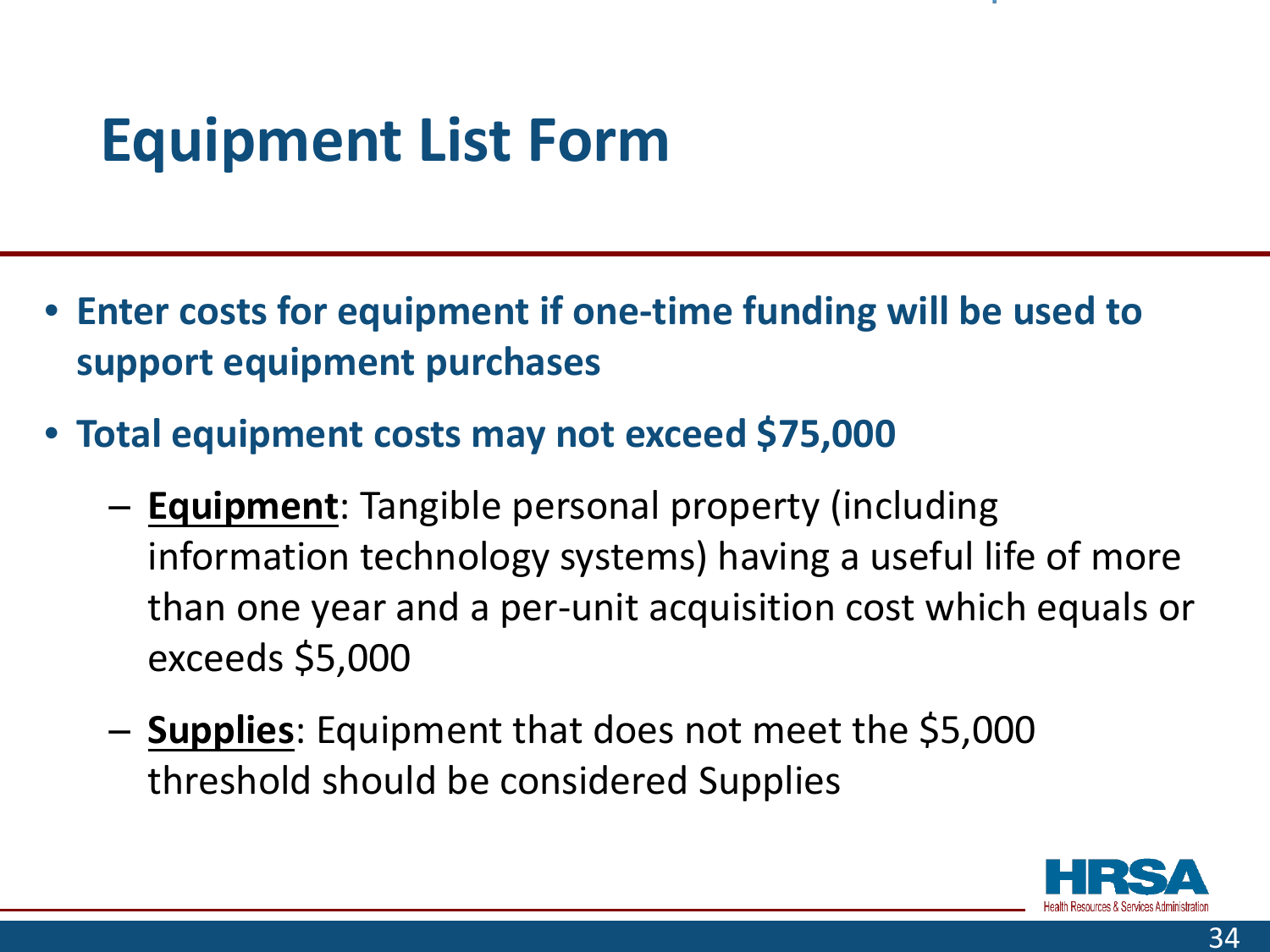## **Participant Question 3**

**Given what we've discussed for the Budget Narrative, identify the correct statement(s) below (select all that apply)** 

- A. You may request up to \$75,000 for substance abuse service expansion
- B. You may request \$5,200 for 8 tablets (\$650 each) for **Supplies**
- C. Budget line items and costs on the Budget Narrative and Federal Object Class Categories form must align
- D. You may request \$50,000 for mental health service expansion and \$25,000 for substance abuse service expansion

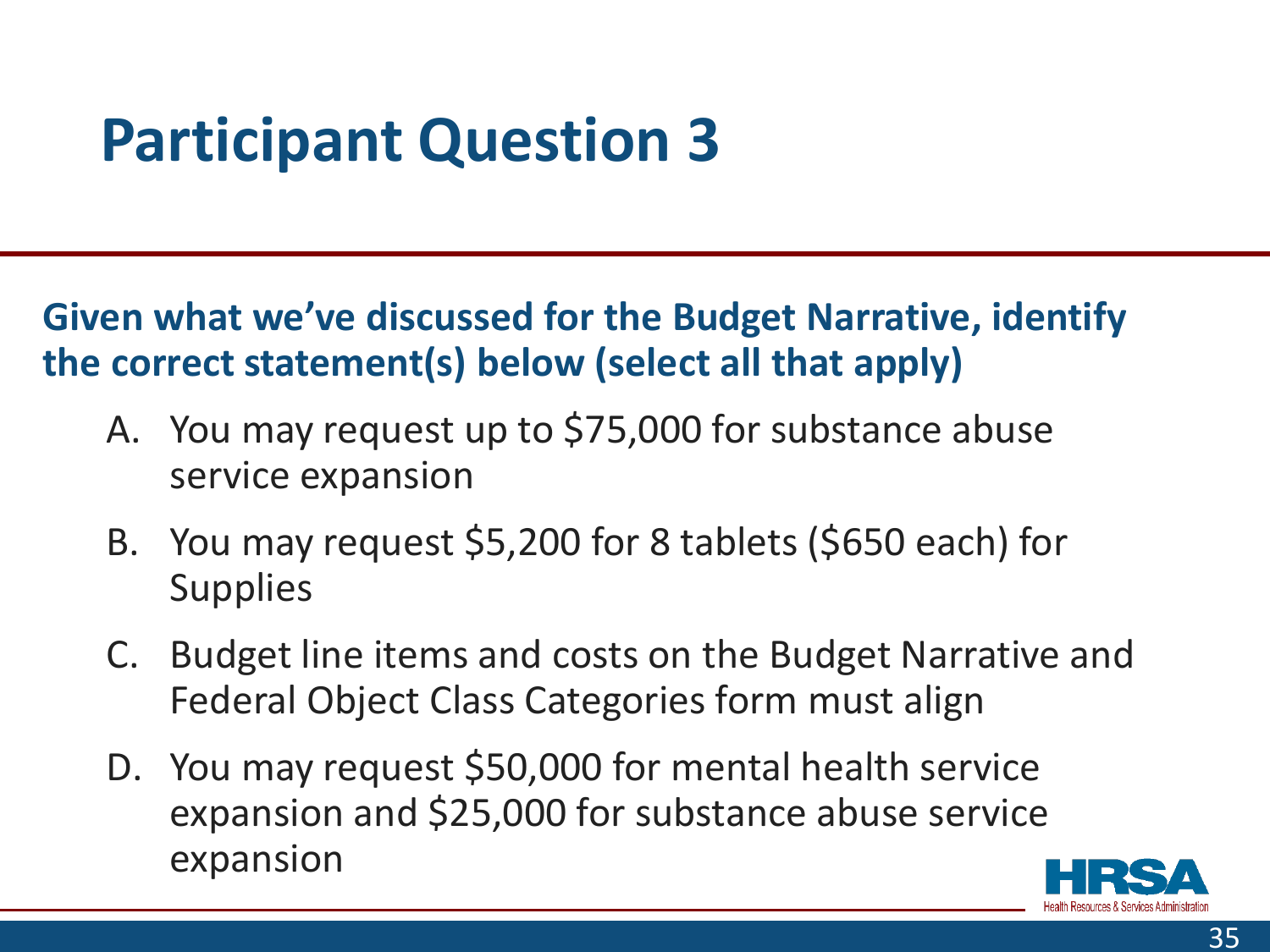### **Answer to Participant Question 3**

**Given what we've discussed for the Budget Narrative, identify the correct statement(s) below (select all that apply)** 

#### **Correct Answers: B and C**

- A. You may request up to \$75,000 for substance abuse service expansion
- B. You may request \$5,200 for 8 tablets (\$650 each) for Supplies
- C. Budget line items and costs on the Budget Narrative and Federal Object Class Categories form must align
- D. You may request \$50,000 for mental health service expansion and \$25,000 for substance abuse service expansion

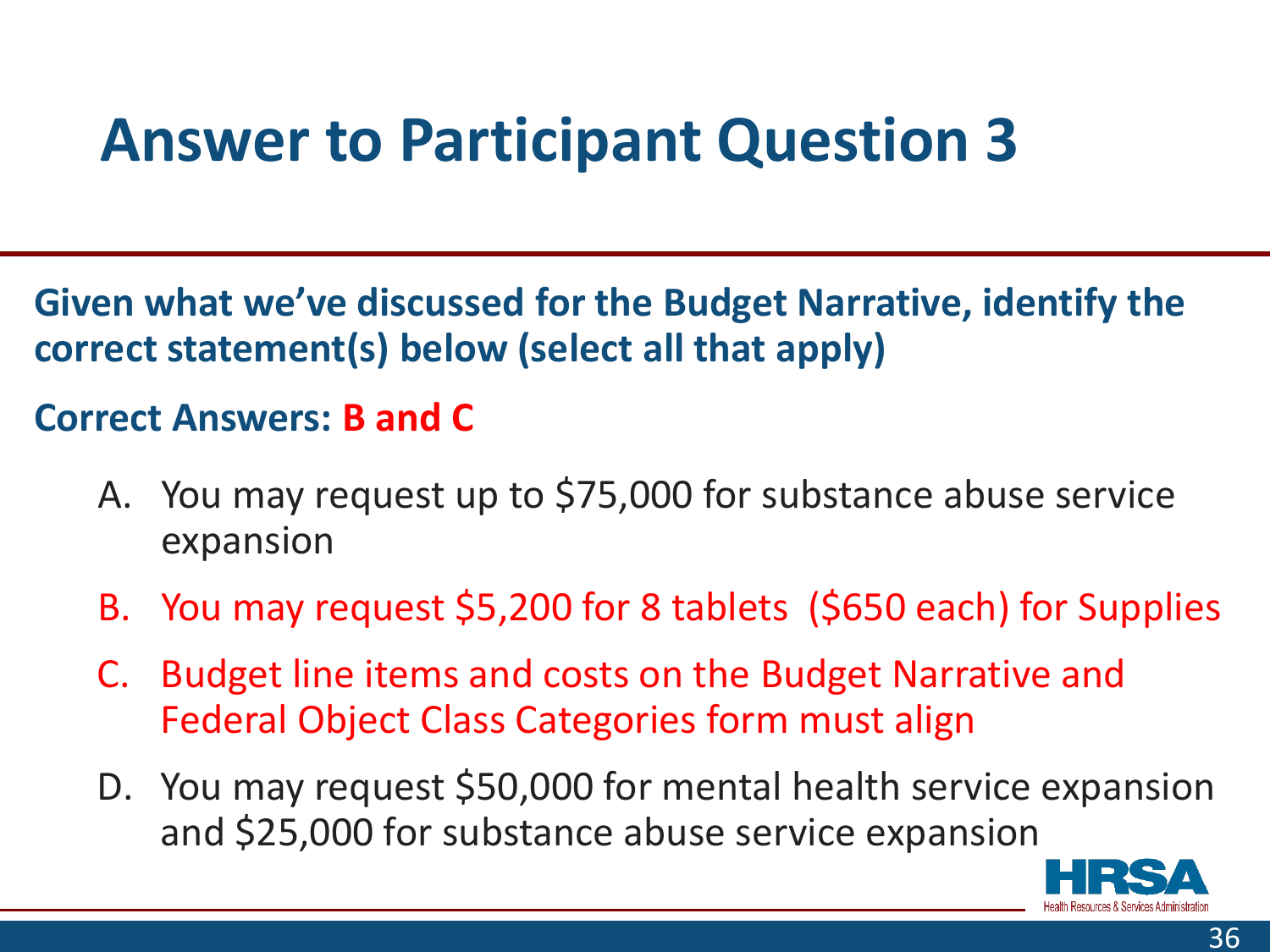### **REMINDERS AND RESOURCES**

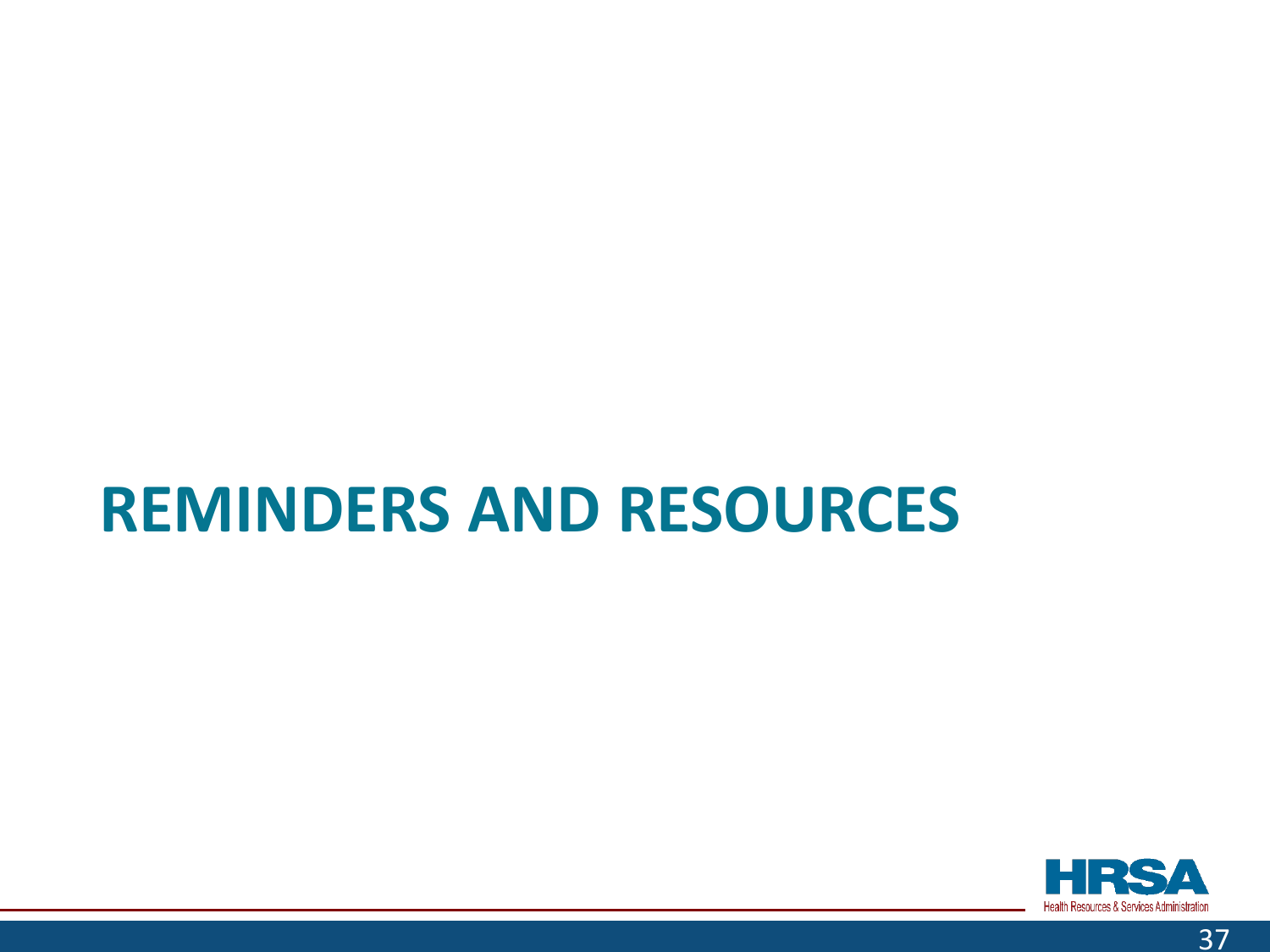### **Timelines for AIMS Requirements**

- **AIMS-supported expanded services, including those to be added to or modified on Form 5A, must be implemented within 120 days of award**
- **Patient projections must be met by December 31, 2018**
- **Budget information included in the application should cover a 12-month period (9/1/2017 to 8/31/2018)** o **Ongoing** funding will continue beyond the first 12-month period (roll into base award)
	- o **One-time** funding is for 12 months (9/1/2017 to 8/31/2018)

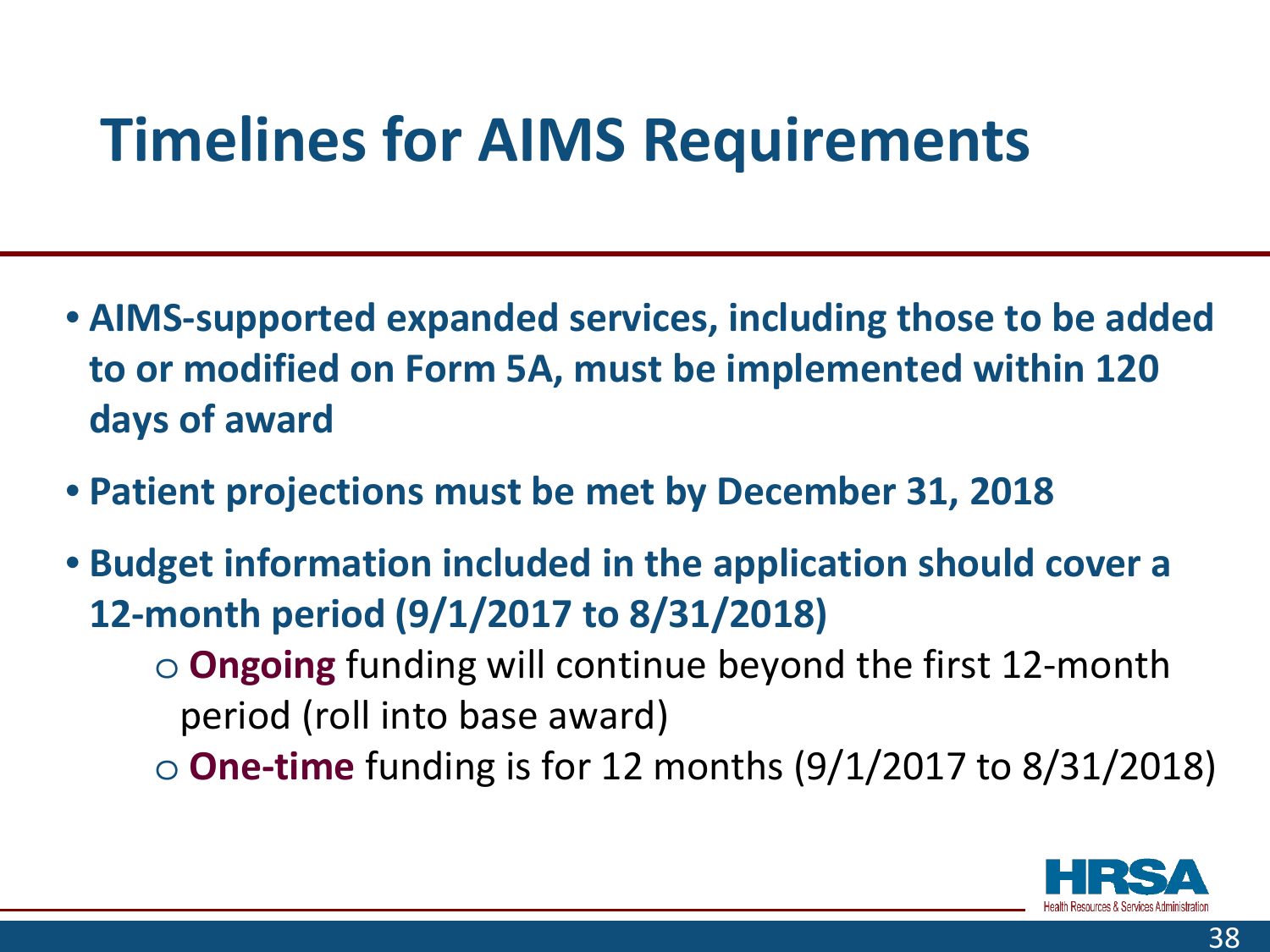# **Application Submission**

- **EHB application module opens June 30, 2017**
- **Applications must be completed electronically and submitted in EHB by 5:00 PM ET on July 26, 2017**
- **Only the Authorizing Official (AO) may submit the application**
- **If you are not the AO then a "Submit to AO" button will display on the Submit page**
	- Leave adequate time for the AO to complete the submission process

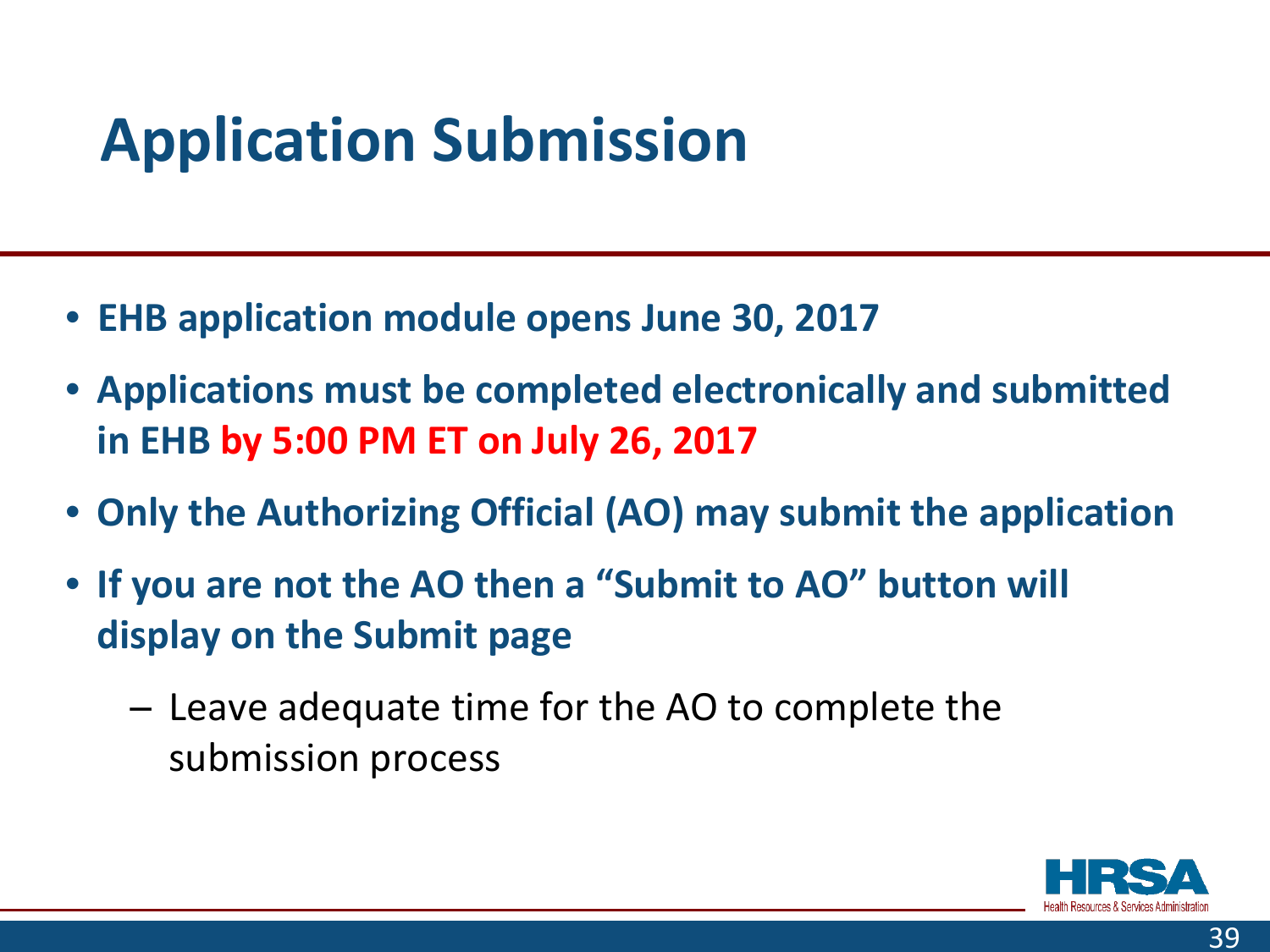# **Application Review**

- **HRSA reviews for completeness, eligibility, and eligible costs**
- **HRSA may request budget and/or narrative revisions if:**
	- ⁃ Ineligible costs proposed
	- ⁃ The application is not fully responsive to AIMS requirements
- **Awards will not be made if a health center has:**
	- ⁃ 5 or more 60-day progressive action conditions
	- ⁃ 1 or more 30-day progressive action conditions
	- 1 or more progressive action conditions in default status (i.e., not adequately addressed in the 30-day phase of progressive action)

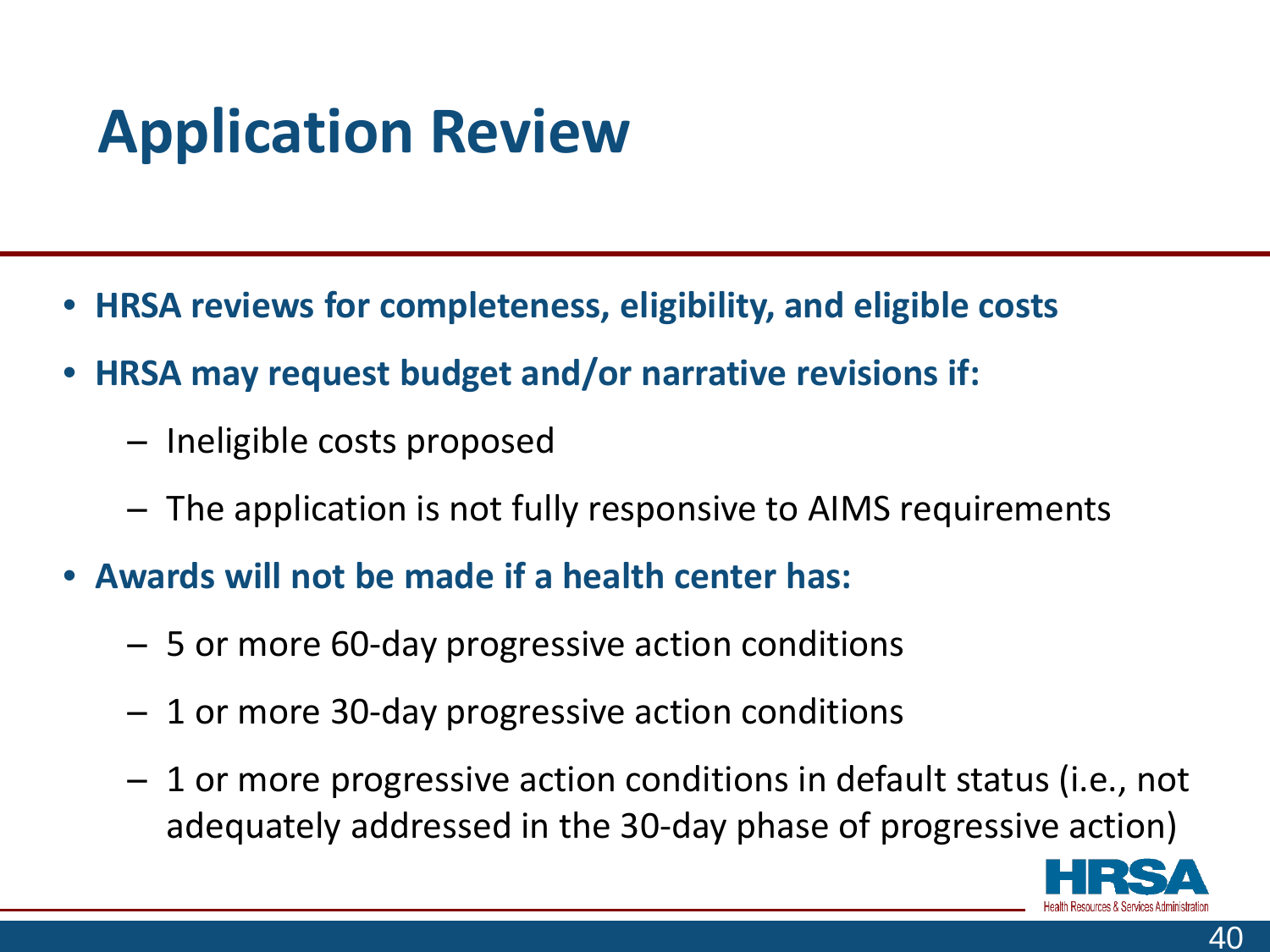### **Award Information**

- **Awards anticipated to be announced in September 2017**
- **Active SAM.gov registration is required at time of award**
- **Scope Adjustment and Change in Scope requests must be submitted in time for approval and implementation of the new service(s) within 120 days of the award**
- **Progress on achieving the proposed AIMS outcomes will be reported in future Budget Period Progress Report (BPR) submissions and demonstrated in UDS reports**

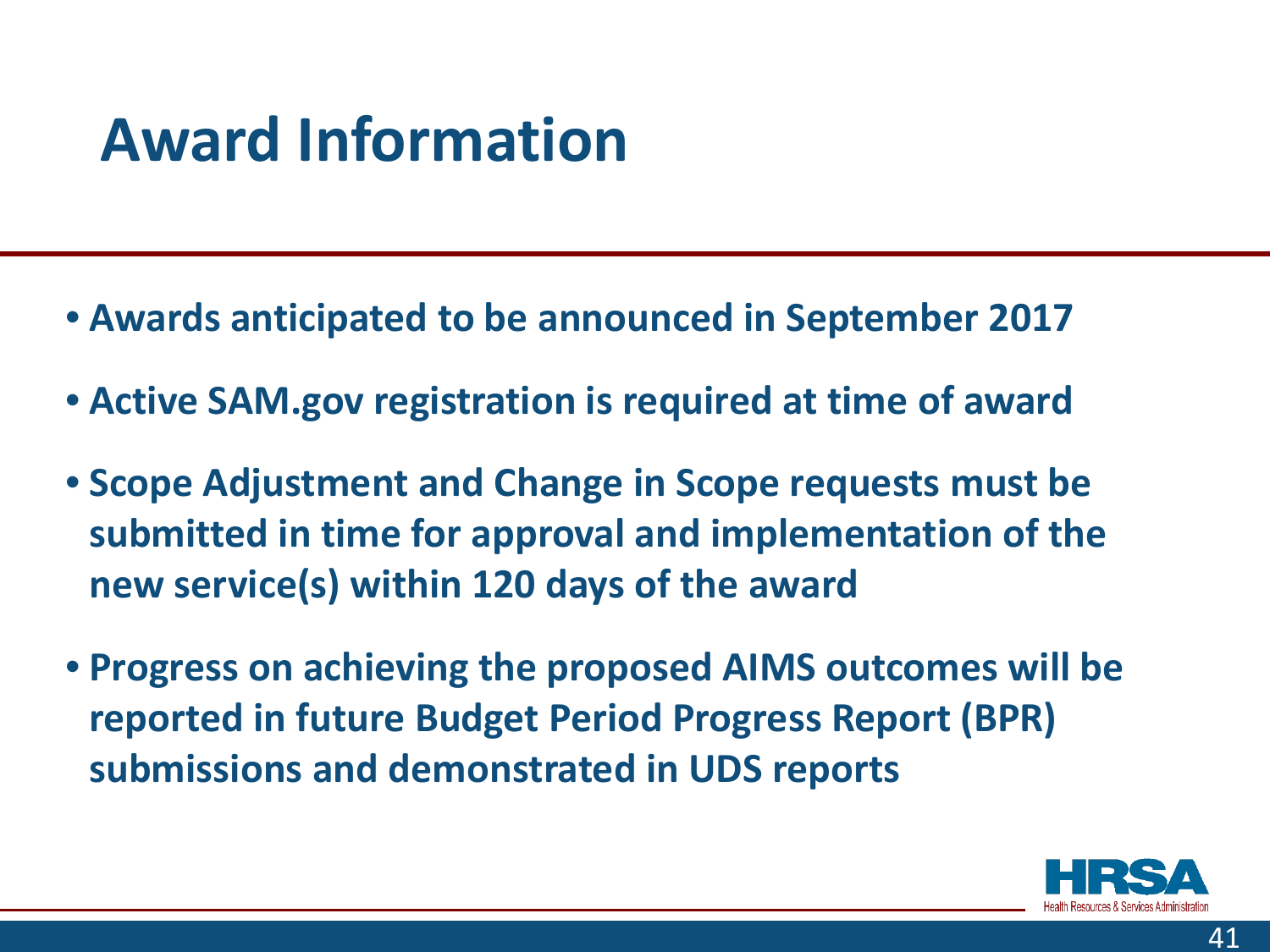# **AIMS Technical Assistance Website**

**[https://bphc.hrsa.gov/programopportunities/fundingopportunitie](https://bphc.hrsa.gov/programopportunities/fundingopportunities/supplement)  s/supplement** 

- ⁃ AIMS instructions
- ⁃ Sample budget narrative and forms
- Technical assistance webinar presentation slides and recording
- ⁃ Frequently Asked Questions
- ⁃ EHB User Guide for Applicants



42